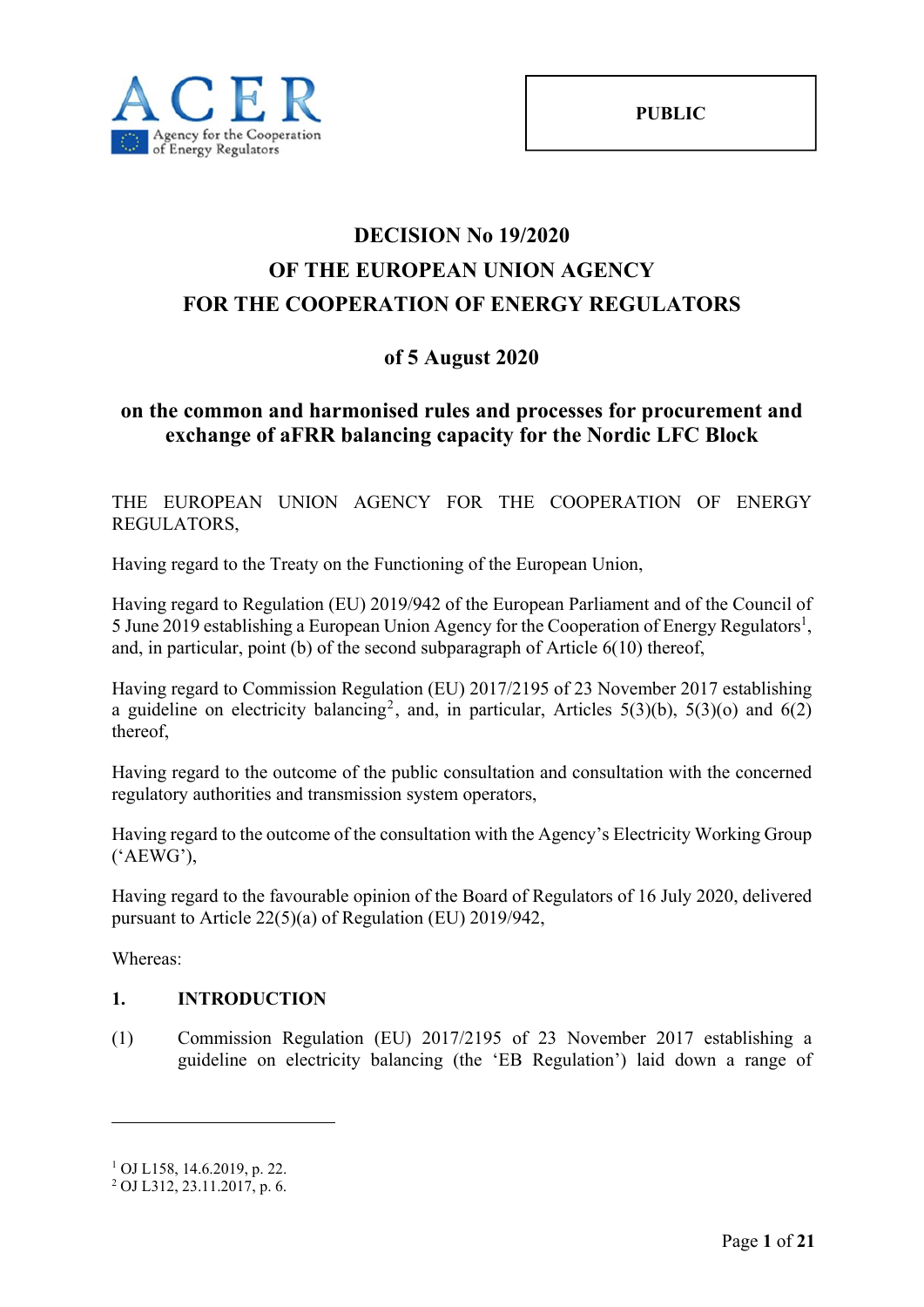

requirements for electricity balancing, for the exchange of balancing capacity, as well as pricing and settlement of balancing capacity. These requirements include the possibility of establishing common and harmonised rules and processes for the exchange and procurement of balancing capacity.

- (2) Pursuant to Articles 4(1) and 5(3)(b) of the EB Regulation, two or more transmission system operators exchanging or mutually willing to exchange balancing capacity shall develop a proposal for the establishment of common and harmonised rules and processes for the exchange and procurement of balancing capacity pursuant to Article 33(1) of the EB Regulation and submit it for approval to all the regulatory authorities of the concerned region. In accordance with Article 5(6) of the EB Regulation, the regulatory authorities shall reach an agreement and take a decision within six months after the receipt of the proposal by the last regulatory authority.
- (3) Regulatory authorities can require an amendment to the proposal in accordance with Article 6(1) of the EB Regulation where transmission system operators have two months to submit an amended proposal to regulatory authorities. Then, regulatory authorities have two months to decide on the amended proposal. When regulatory authorities fail to reach an agreement within the six-month period after the submission of the initial proposal or the two-month period after the submission of the amended proposal or upon their joint request, ACER, pursuant to Articles 5(7) and 6(2) of the EB Regulation, shall adopt a decision concerning the Proposal in accordance with point (b) of the second subparagraph of Article 6(10) of Regulation (EU) 2019/942.
- (4) This Decision of ACER follows from the request of the regulatory authorities of the Nordic Capacity Calculation Region (CCR) that ACER adopts a decision on the proposals for a Nordic capacity market for frequency restoration reserves with automatic activation ('aFRR'), which includes the proposal on common market rules for procurement and exchange of balancing capacity, which the transmission system operators of the Nordic CCR (hereafter referred to as 'the TSOs') submitted to the regulatory authorities of the Nordic CCR (hereafter referred to as 'the regulatory authorities') for approval and on which regulatory authorities could not agree on. Annex I to this Decision sets out the methodology pursuant to Article 33(1) of the EB Regulation as decided by ACER.

## **2. PROCEDURE**

1

#### $2.1.$ **Proceedings before regulatory authorities**

(5) On 3 September 2018, the TSOs published for public consultation the draft proposal<sup>3</sup> for the establishment of common and harmonised rules and processes for the exchange and procurement of aFRR balancing capacity in accordance with Article 33(1) of the

<sup>3</sup> https://consultations.entsoe.eu/markets/nordic-tsos-proposals-for-establishment-ofcommon/supporting\_documents/Legal%20Proposal%20to%20article%2033.pdf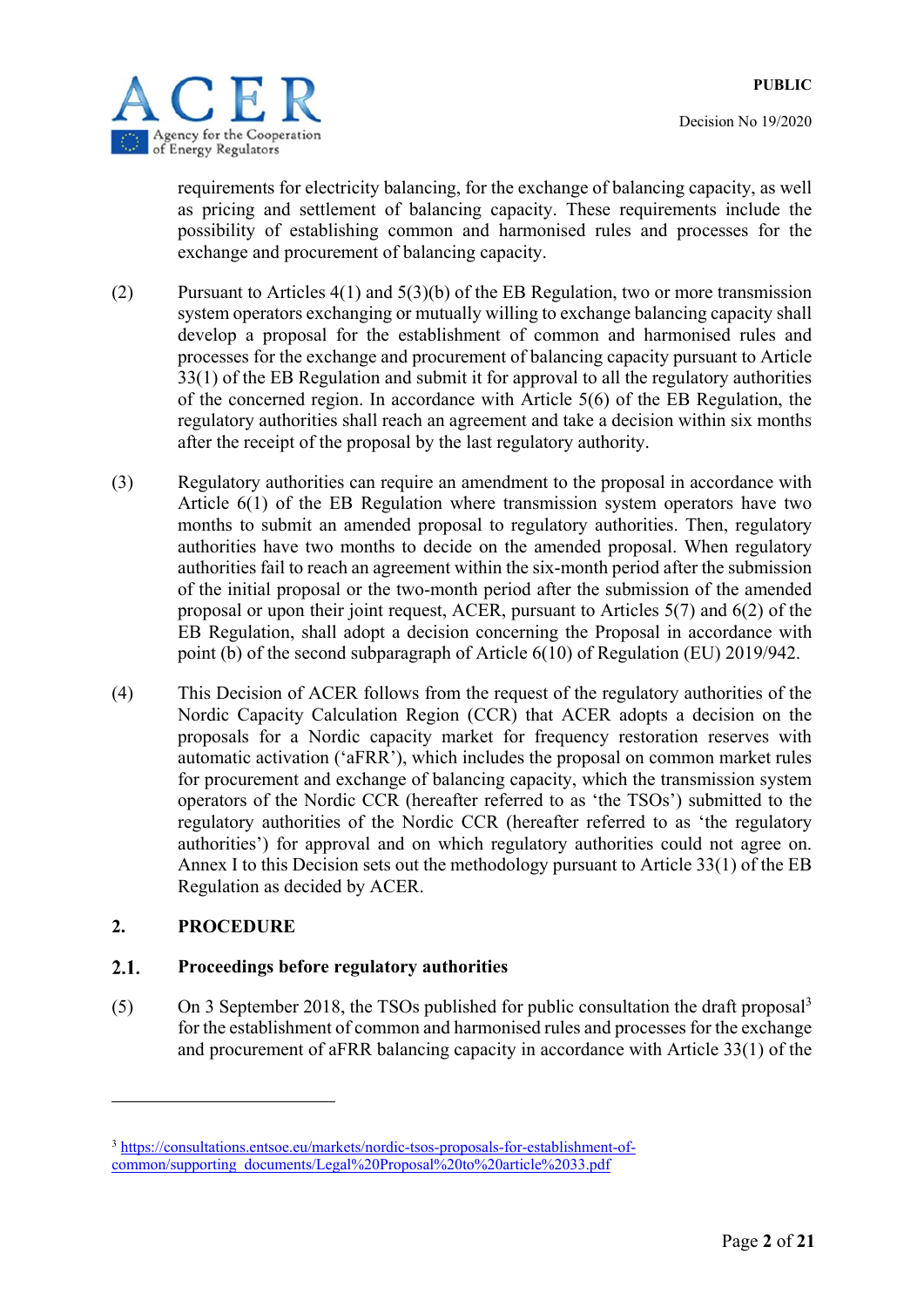Commission Regulation (EU) 2017/2195 of 23 November 2017 establishing a guideline on electricity balancing. The consultation lasted from 3 September 2018 to 4 October 2018.

- (6) On 17 April 2019, the TSOs submitted to regulatory authorities a proposal<sup>4</sup> in accordance with Article 33(1) and Article 38(1) of the Commission Regulation (EU) 2017/2195 of 23 November 2017 establishing a guideline on electricity balancing. The last regulatory authority received the Proposal on 17 April 2019.
- (7) The regulatory authorities jointly agreed to request an amendment to this proposal and the other proposals for establishing a common Nordic aFRR market and sent this request to the TSOs. The regulatory authorities issued the request for amendment on 17 October 2019.
- $(8)$  On 17 December 2019, the TSOs resubmitted the amended Proposal<sup>5</sup> to regulatory authorities and the last regulatory authority received the amended Proposal on 17 December 2019 (hereafter referred to as the 'Proposal'). Therefore, the new deadline for approval by regulatory authorities was 17 February 2020.

#### $2.2.$ **Proceedings before ACER**

-

- (9) In a letter dated 28 February 2020, the Finnish Energy Authority on behalf of the regulatory authorities informed ACER that they were not able to reach an agreement within the two-month deadline and requested ACER to adopt a decision on the Proposal pursuant to Article 6(10) of Regulation 2019/942.
- (10) On 24 March 2020, ACER started the consultation phase on the Proposal, inviting parties concerned, here TSOs and regulatory authorities, to send their comments on the Proposal.
- (11) ACER cooperated closely with the regulatory authorities and TSOs and further consulted on the amendments to the Proposal during teleconferences, meetings and through exchanges of draft amendments to the Proposal suggested by ACER. In particular, the following procedural steps were taken and, in general, before each interaction, ACER shared with the regulatory authorities and TSOs a new version of amendments proposed by ACER to the Proposal:
	- 24 March 2020: teleconference with regulatory authorities;
	- 27 March 2020: teleconference with regulatory authorities and TSOs;

BALANCING/03%20FCR%20Co/Action%207%20-%20Nordic%20Co%20proposal.pdf

BALANCING/03%20FCR%20Co/Action%2011%20-%20Nordic%20Co%20amended%20proposal.pdf

<sup>4</sup> https://www.acer.europa.eu/en/Electricity/MARKET-CODES/ELECTRICITY-

<sup>5</sup> https://www.acer.europa.eu/en/Electricity/MARKET-CODES/ELECTRICITY-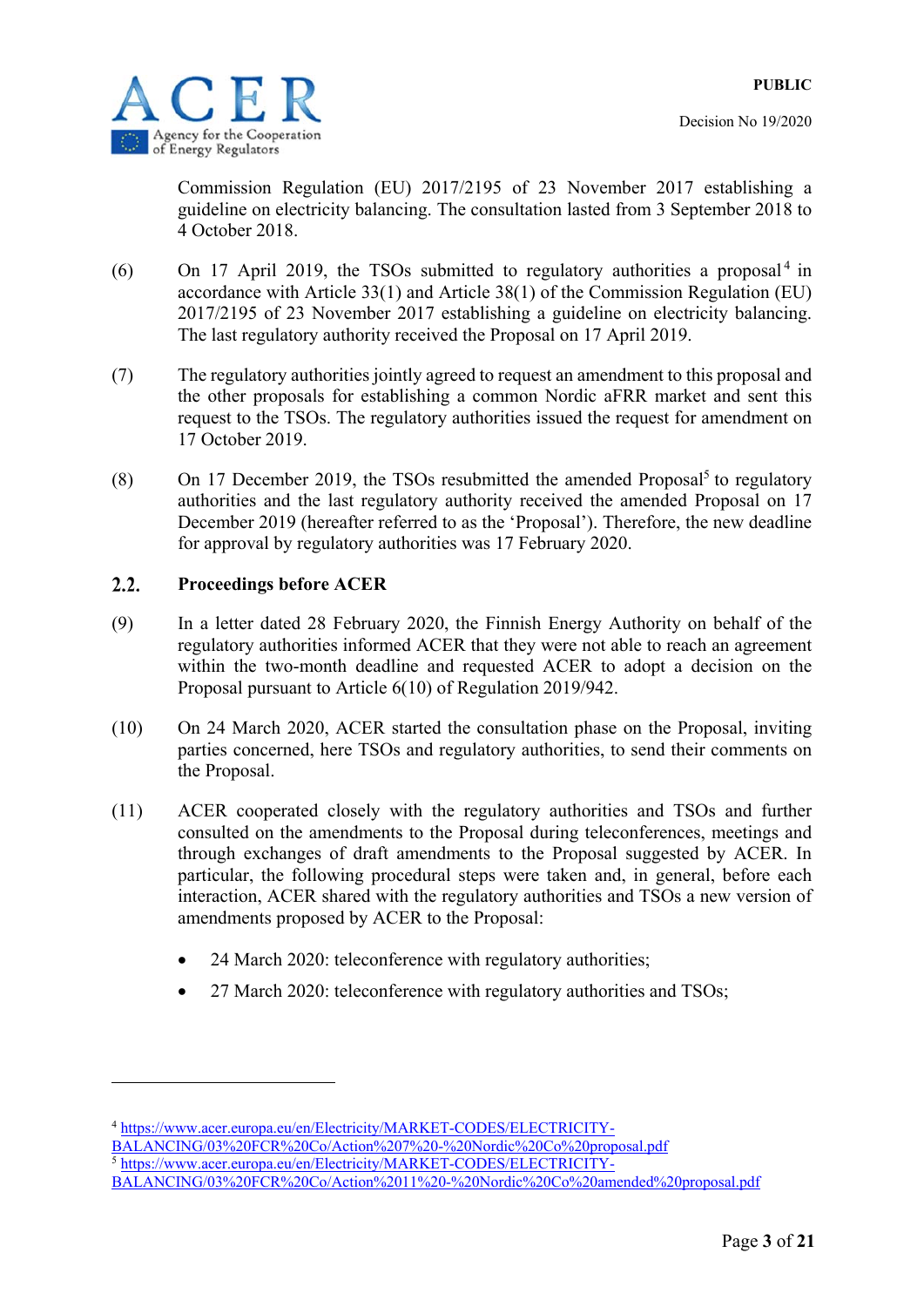

- 30 March 2020: teleconference with regulatory authorities;
- 8 April 2020: teleconference with regulatory authorities and TSOs;
- 14 April 2020: teleconference with regulatory authorities and TSOs;
- 21 April 2020: teleconference with regulatory authorities and TSOs;
- 29 April 2020: teleconference with regulatory authorities and TSOs;
- 6 May 2020: teleconference with regulatory authorities and TSOs;
- 13 May 2020: discussion with all regulatory authorities in the framework of the Electricity Balancing Task Force (EB TF);
- 14 May 2020: teleconference with all regulatory authorities and TSOs;
- 20 May 2020: teleconference with regulatory authorities and TSOs;
- 25 May 2020: teleconference with regulatory authorities and TSOs;
- 27 May 2020: teleconference with regulatory authorities and TSOs;
- 27 May 2020: discussion with all regulatory authorities in the framework of the AEWG;
- 5 June 2020: teleconference with TSOs;
- 9 June 2020: discussion with all regulatory authorities in the framework of the EB TF;
- 9 June 2020: teleconference with TSOs;
- 12 June 2020: discussion with all regulatory authorities individually following their hearing phase input
- 15 June 2020: teleconference with regulatory authorities;
- 17 June 2020: discussion with all regulatory authorities at the ACER Board of Regulators' meeting.
- 24 June 2020: discussion with all regulatory authorities in the framework of the AEWG;
- 16 July 2020: discussion with all regulatory authorities at the ACER Board of Regulators' meeting.

### **3. ACER'S COMPETENCE TO DECIDE ON THE PROPOSAL**

- (12) Pursuant to Article 6(2) of the EB Regulation, where the regulatory authorities have not been able to reach an agreement or upon their joint request, ACER shall adopt a decision concerning the submitted terms and conditions or methodologies within six months in accordance with Article 6(10) of Regulation (EU) 2019/942.
- (13) According to the letter of the Finnish Energy Authority dated 28 February 2020, the regulatory authorities did not reach an agreement on the Proposal and therefore ACER became competent to adopt a decision on the Proposal pursuant to Article 6(2) of the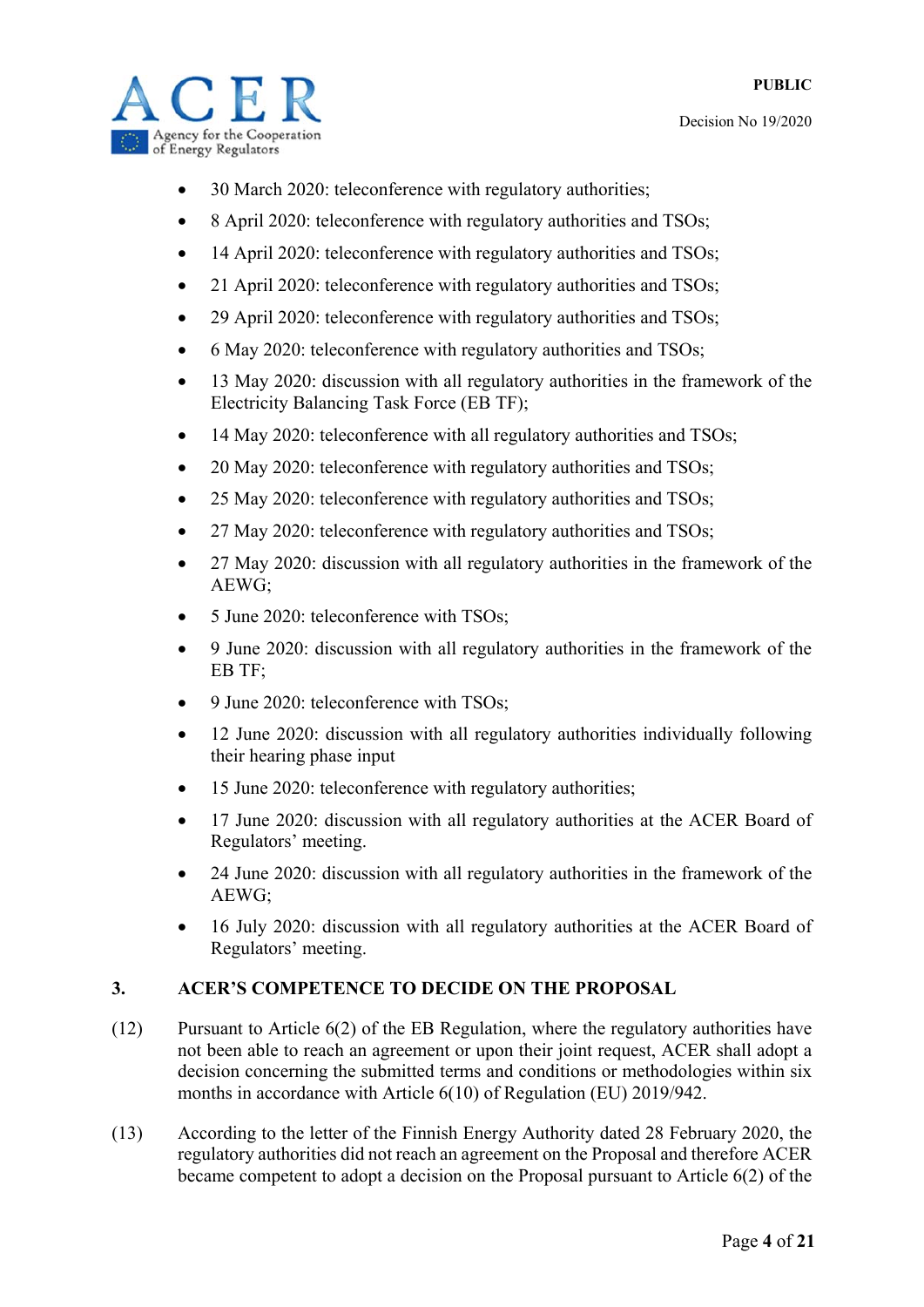



EB Regulation. This letter was sent by the regulatory authorities after the expiry of the two-month deadline after receiving the amended Proposal.

(14) Therefore, in accordance with Article 6(2) of the EB Regulation and Article 6(10) of Regulation (EU) 2019/942, ACER became responsible to adopt a decision concerning the Proposal by the expiry of the deadline for regulatory authorities on 17 February 2020 and communicated to ACER on 28 February 2020.

### **4. SUMMARY OF THE PROPOSAL**

- (15) The Proposal consists of the following elements:
	- (a) the 'Whereas' section and Articles 1 and 2, which include general provisions on subject matter and scope and definitions and interpretation;
	- (b) Article 3, which covers the notification process for the use of a market-based allocation process;
	- (c) Article 4, which describes the market timeframe for application of the allocation process and duration of application;
	- (d) Article 5, on the prequalification of aFRR capacity;
	- (e) Article 6, covering the high-level design of the aFRR capacity market;
	- (f) Article 7, which describes the characteristics of products and bids;
	- (g) Article 8, which sets the requirements for aFRR capacity bid submission;
	- (h) Article 9, which defines the settlement of procured aFRR capacity;
	- (i) Article 10, which covers the methodology for allocating cross-zonal capacity for Nordic aFRR capacity market;
	- (j) Article 11, on the demanded volume of aFRR capacity;
	- (k) Article 12, which defines the requirements for the procurement optimisation function and bid selection for aFRR capacity;
	- (l) Article 13, covering the TSO-TSO settlement in the aFRR capacity market;
	- (m)Article 14, describing the publication of information for the exchange of aFRR capacity; and
	- (n) Articles 15 and 16, which include the final provisions on publication and implementation of the proposal and language.
- (16) The Proposal jointly addressed the methodologies pursuant to Articles 33(1) and 38(1)(b) of the EB Regulation, which ACER has divided into two separate Decisions. The present Decision focuses solely on the requirements for the methodology pursuant to Article 33(1) of the EB Regulation and has taken Articles 1, 2, 3, 5 to 9 and 14-16 as proposal for this decision.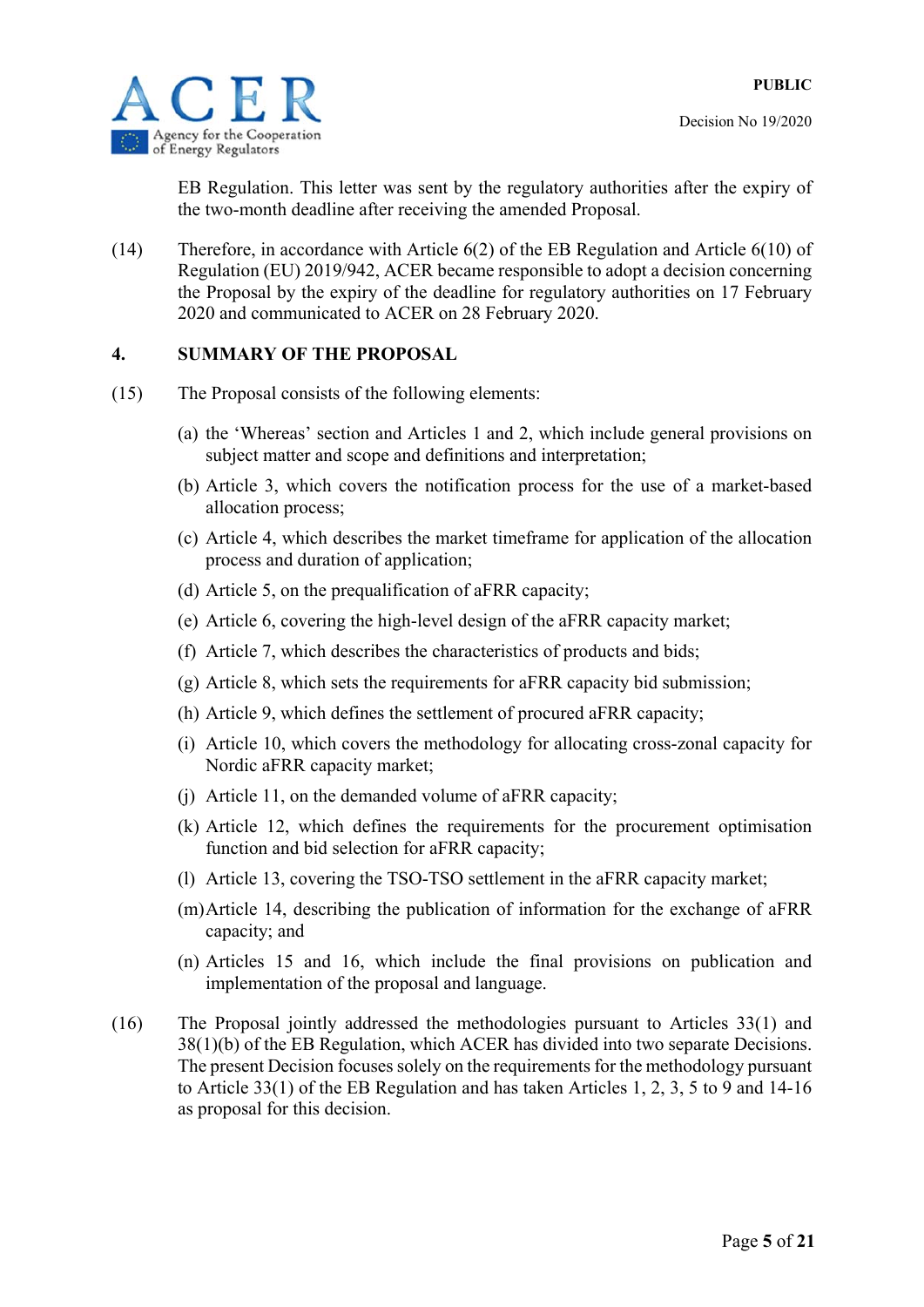

### **5. SUMMARY OF THE OBSERVATIONS RECEIVED BY ACER**

#### $5.1.$ **Initial observations of the regulatory authorities**

- (17) The letter of the Finnish Energy Authority dated 28 February 2020 states that the Nordic regulatory authorities closely cooperated among each other to agree on approving the Nordic aFRR Balancing Capacity Market proposals, which includes the Proposal pursuant to Article 33(1) of the EB Regulation, and that however, after extensive discussion, it became evident that the regulatory authorities were not able to reach an agreement within the deadline of two months.
- (18) Regulatory authorities could not agree on one main aspect of the Proposal pursuant to Article 33(1) of the EB Regulation, mainly whether or not to include a cross-zonal capacity reservation cost component in the balancing capacity settlement scheme for settlement with balancing service providers ('BSPs') and the TSO-TSO settlement scheme.

#### $5.2.$ **Consultation of the regulatory authorities and TSOs**

- (19) ACER, in close cooperation and consultation with regulatory authorities and TSOs as detailed in Recital (11) above, and beyond the above-mentioned issues:
	- a) discussed with TSOs and regulatory authorities the comments received during the public consultation (see Section 5.3.) and the views of regulatory authorities expressed in the aforementioned letter of the regulatory authorities;
	- b) revised the structure of the methodologies separating the combined proposal pursuant to Article 33(1) and 38(1) in two separate methodologies;
	- c) revised the structure of the proposals and separated the algorithm principles for market based allocation and for balancing capacity procurement;
	- d) discussed the removal of the cross-zonal capacity reservation cost component from the balancing capacity settlement scheme; and
	- e) setting the market timeframe & the balancing capacity gate closure time.

#### $5.3.$ **Public consultation**

(20) On 30 April 2020, ACER launched a public consultation on the Nordic aFRR Balancing Capacity Market proposals, inviting all stakeholders to provide their views on the four proposals included in this package by 20 May 2020. With regard to the Proposal pursuant to Article 33(1) of the EB Regulation, the consultation document asked stakeholders to provide views on three topics, which were deemed as the most relevant: (i) the principles for pricing of balancing capacity and the inclusion of reservation costs, (ii) the setting of balancing capacity market timeframe and balancing capacity gate closure time and (iii) the approach that should be followed for the optimisation of the market-based allocation and balancing capacity procurement; respondents were also invited to submit their views on other topics(iv):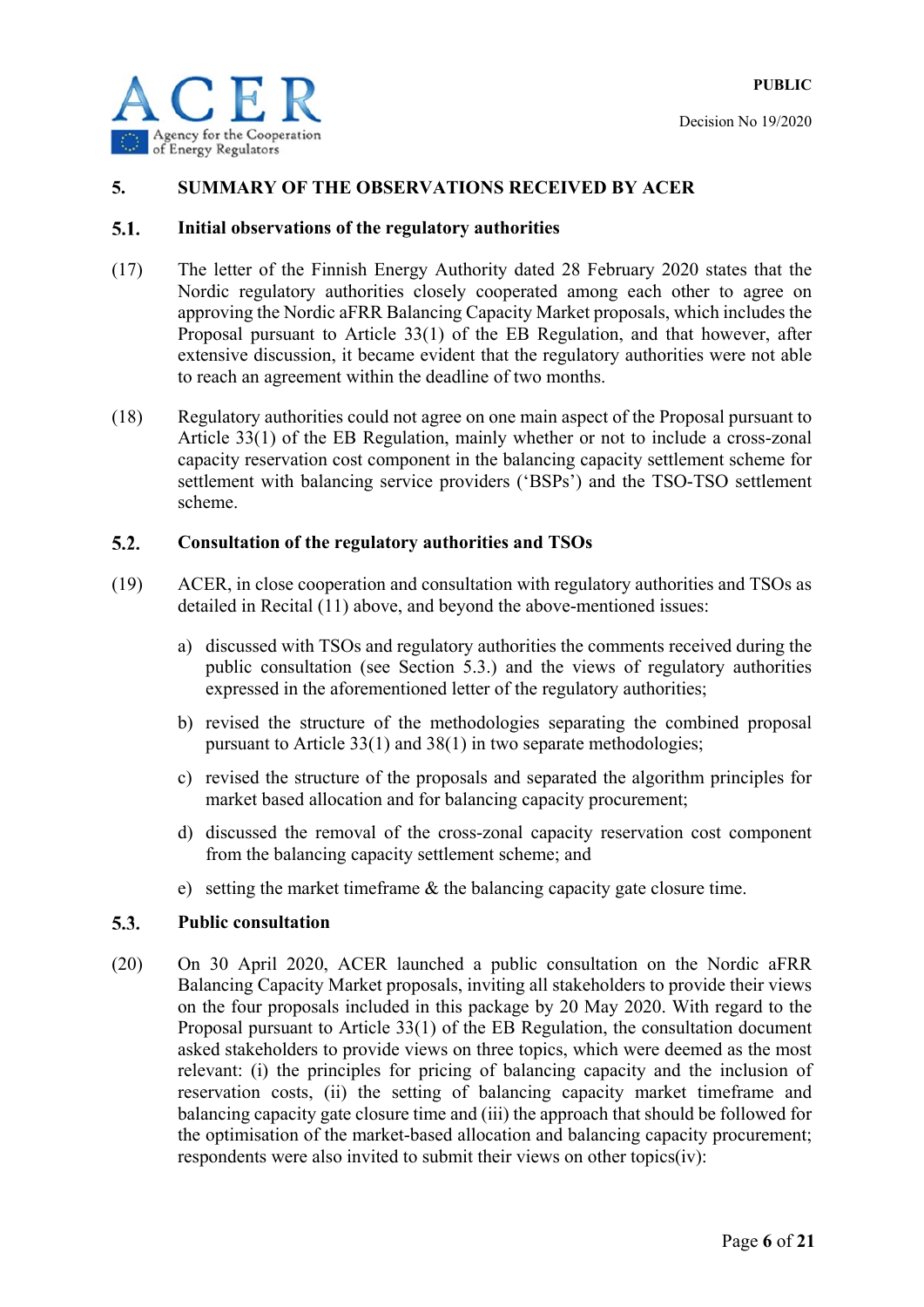

- (i) Regarding the principles for pricing of balancing capacity and the inclusion of reservation costs, a large majority of respondents supported the ACER legal assessment and proposal to remove the reservation cost component from the pricing method. Four stakeholders explicitly supported the TSOs' proposal to include the cross-zonal capacity reservation costs. Regarding the reflection of congestion in balancing capacity prices, the respondents provided input mainly referring to the price difference between the highest selected bids on either side of the bidding zone border.
- (ii) Regarding the preferred solution on the setting of the market timeframe and balancing capacity gate closure time, the market participants' input was balanced, six to six, between defining both the timeframe and the gate closure time, on one hand, and the TSOs' proposal allowing TSOs to set the exact gate closure time on the other hand. Only one respondent agreed with the proposed approach where the market timeframe is defined with the gate closure time required to be within. A couple of respondents also highlighted, that the market based approach is a second best solution which should preferably be replaced by the co-optimisation approach and that if more markets are developed, coherence between these markets should be ensured.
- (iii)Regarding the approach to the optimisation of the market-based allocation and balancing capacity procurement, most respondents reasoned towards an approach in which the optimisation is performed together. Seven stakeholders replied to the question with another solution but these were mostly understood to support the one-run approach where optimisation is performed together. Four stakeholders emphasised the choice of the one-run approach explicitly clarifying that it is simpler, more transparent, selects the best orders and brings the same result. A couple of respondents also replied that the market based approach is a second best solution and should preferably be replaced by the cooptimisation approach.
- (iv)Regarding the other topics, some respondents considered that countertrading is the best solution to identify the real-time value of cross zonal capacity and/or a use of explicit capacity products as an alternative. Further input related to a number of concerns with respect to the market design was also provided. Some stakeholders emphasised that there is a need to monitor the cross-zonal capacity allocation and to apply the 10% maximum limit to the exchange of balancing capacity and further emphasised the importance of transparency and publication of results.
- (21) The summary and evaluation of the responses received are presented in Annex II to this Decision. It presents the summary of stakeholders' concerns regarding some of the above mentioned issues and in particular on the questions made by ACER.

#### $5.4.$ **Hearing phase**

(22) ACER initiated a hearing phase on 27 May 2020, by providing the TSOs and the regulatory authorities with a near final draft of Annex I to this Decision, as well as the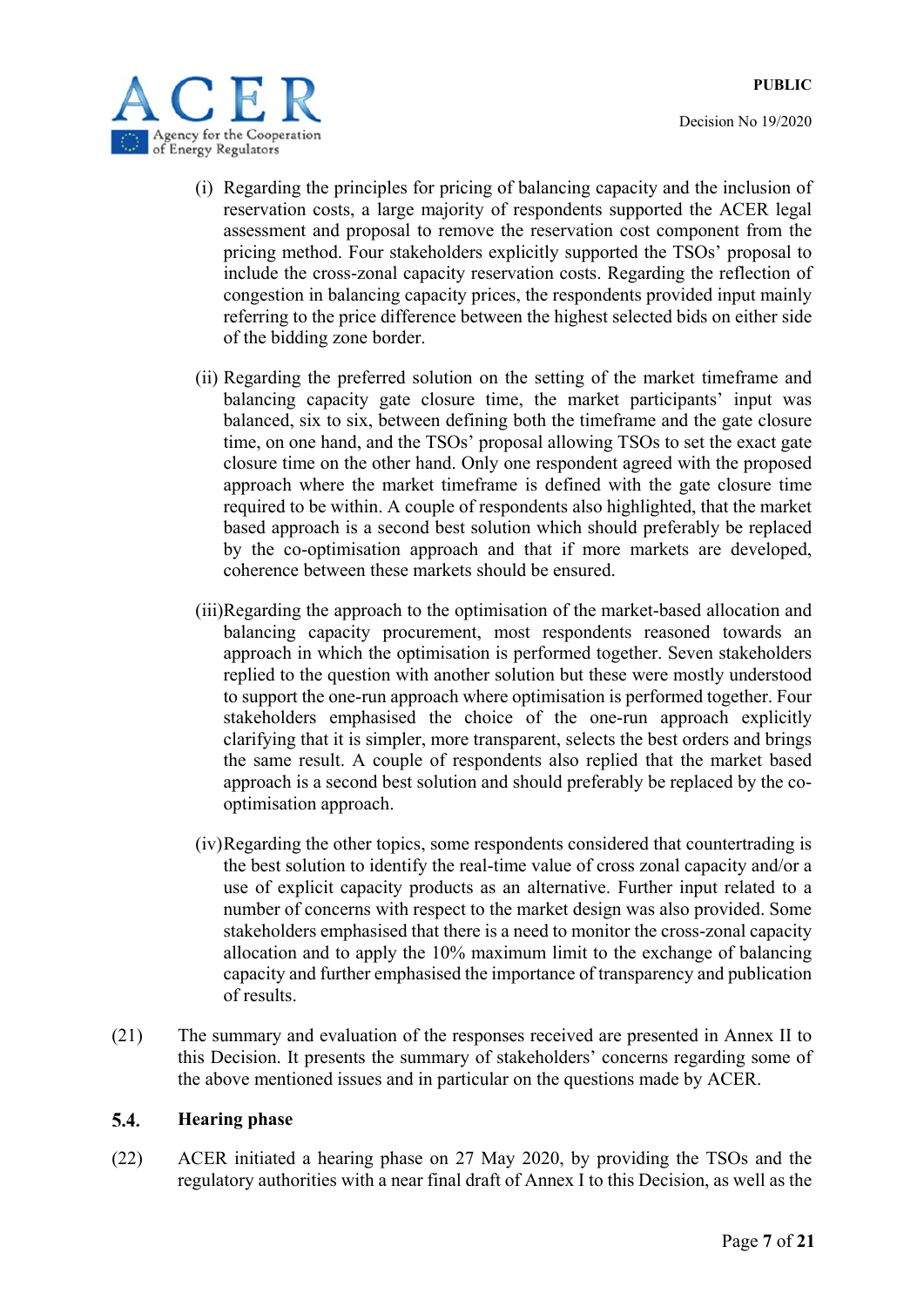



reasoning for the introduced changes to the Proposal. The hearing phase lasted until 11 June 2020.

- (23) During this time, ACER received one written response from the TSOs, one from the Danish regulatory authority and one from the Swedish regulatory authority.
- (24) As agreed with the TSOs and regulatory authorities during the consultation, their feedback was submitted in two parts: one focusing on wording suggestions (submitted at the end of the first week), and one on content issues. In general, the TSOs and regulatory authorities appreciated the content clarifications and improvements added to the methodology, but they also raised a few topics, where they disagreed with the approach proposed by ACER.
- (25) The TSOs jointly submitted a written hearing response including concerns on the ongoing ACER decisions on the terms and conditions and methodologies pursuant to Articles 33(1), 38(1) and 41(1) of the EB Regulation. This response contained feedback within the scope of this Proposal on: a) the inclusion in the decisions of non-Union TSOs, b) Geographic scope, c) Pricing based on cross-zonal marginal pricing/Pay-as-cleared, d) Optimisation function and pricing of linked bids.

### **6. ASSESSMENT OF THE PROPOSAL**

#### 6.1. **Legal framework**

- (26) Articles 4(1) and 5(3)(b) of the EB Regulation provide that two or more TSOs exchanging or mutually willing to exchange balancing capacity may develop a proposal for the establishment of common and harmonised rules and processes for the exchange and procurement of balancing capacity pursuant to Article 33(1) of the EB Regulation while respecting the requirements set out in Article 32 of the EB Regulation. Articles  $4(1)$  and  $5(3)(0)$  of the EB Regulation provide that two or more TSOs exchanging balancing capacity may develop a proposal for the principles for balancing algorithms pursuant to Article 58(3) of the EB Regulation. Article 58(3) provides that two or more TSOs exchanging balancing capacity shall develop algorithms to be operated by the capacity procurement optimisation functions for the procurement of balancing capacity bids in the proposal pursuant to Article 33. This proposal must be submitted to the concerned regulatory authorities for their approval. Additionally, Article 6(1) of the EB Regulation requires concerned TSOs to submit an amended proposal for the market-based allocation process for approval to the concerned regulatory authorities, following a request for amendment of the initial proposal by the concerned regulatory authorities.
- (27) Article 32(1) of the EB Regulation requires that all TSOs of an LFC block shall regularly and at least once a year review and define the reserve capacity requirements for the LFC block or scheduling areas of the LFC block pursuant to dimensioning rules as referred in Articles 127, 157 and 160 of Regulation (EU) 2017/1485 ('SO Regulation'). Furthermore, each TSO shall perform an analysis on optimal provision of reserve capacity aiming at minimisation of costs associated with the provision of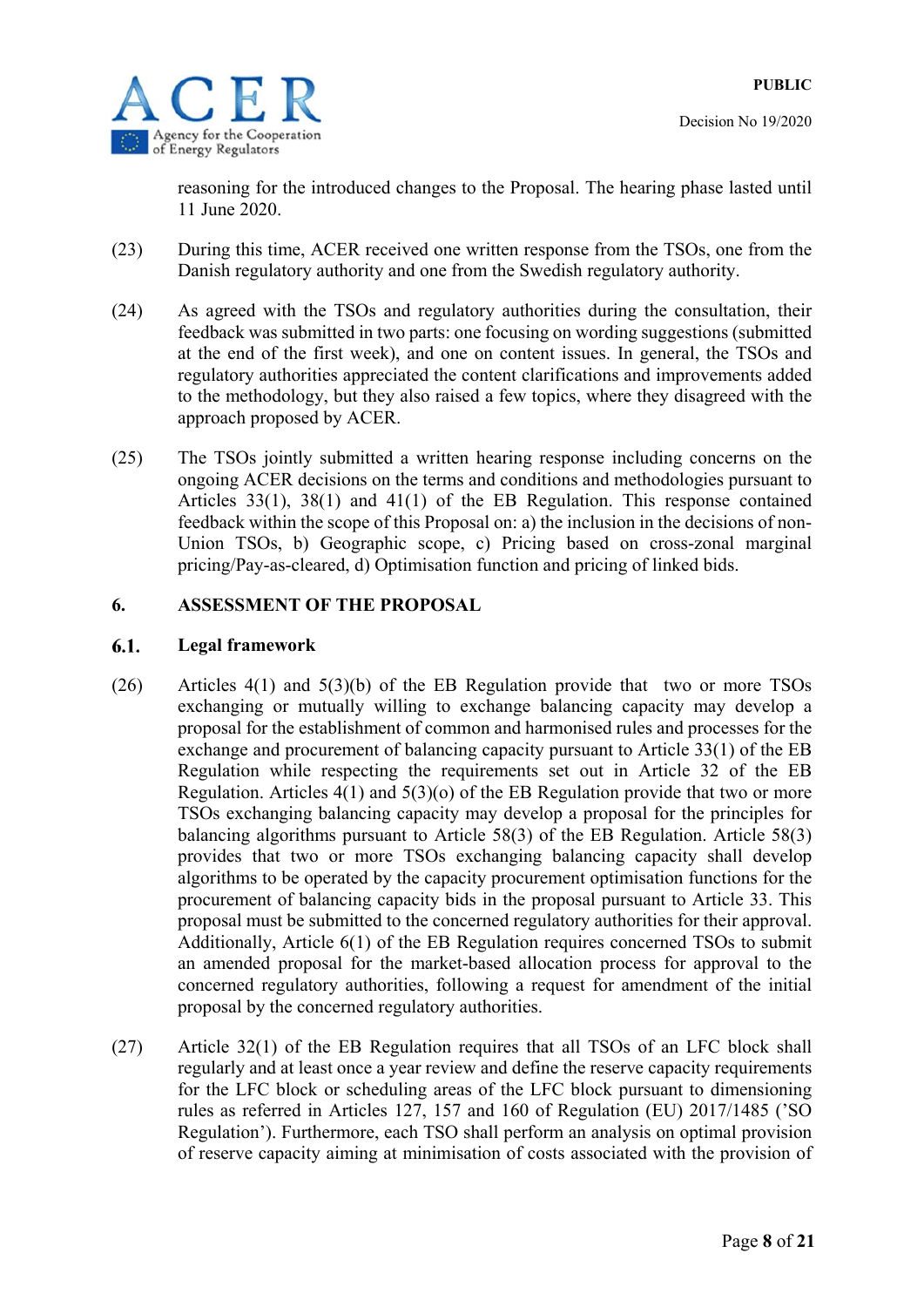

reserve capacity and this analysis shall take into account the following options for the provision of reserve capacity:

- (a) procurement of balancing capacity within control area and exchange of balancing capacity with neighbouring TSOs, when applicable;
- (b) sharing of reserves, when applicable;
- (c) the volume of non-contracted balancing energy bids which are expected to be available both within their control area and within the European platforms taking into account the available cross-zonal capacity*.*
- (28) Article 32(2) of the EB Regulation requires that each TSO procuring balancing capacity shall define the rules for the procurement of balancing capacity in the proposal for the terms and conditions related to balancing service providers developed pursuant to Article 18 of the EB Regulation and that these rules shall comply with the following principles:
	- (a) the procurement method shall be market-based for at least the frequency restoration reserves and the replacement reserves;
	- (b) the procurement process shall be performed on a short-term basis to the extent possible and where economically efficient;
	- (c) the contracted volume may be divided into several contracting periods.
- (29) Article 32(3) of the EB Regulation then requires that the procurement of upward and downward balancing capacity for at least the frequency restoration reserves and the replacement reserves shall be carried out separately.
- (30) Article 33(2) of the EB Regulation requires that the exchange of balancing capacity shall always be performed based on a TSO-TSO model whereby two or more TSOs establish a method for the common procurement of balancing capacity taking into account the available cross-zonal capacity and the operational limits defined in Chapters 1 and 2 of Part IV Title VIII of the SO Regulation.
- (31) Article 33(3) of the EB Regulation requires that all TSOs exchanging balancing capacity shall submit all balancing capacity bids from standard products to the capacity procurement optimisation function and that TSOs shall not modify or withhold any balancing capacity bids and shall include them in the procurement process, except under conditions set out in Article 26 and Article 27.
- (32) Article 33(4) of the EB Regulation requires that all TSOs exchanging balancing capacity shall ensure both the availability of cross-zonal capacity and that the operational security requirements set out in Regulation (EU) 2017/1485 are met, either by:
	- (a) the methodology for calculating the probability of available cross-zonal capacity after intraday cross-zonal gate closure time pursuant to paragraph 6;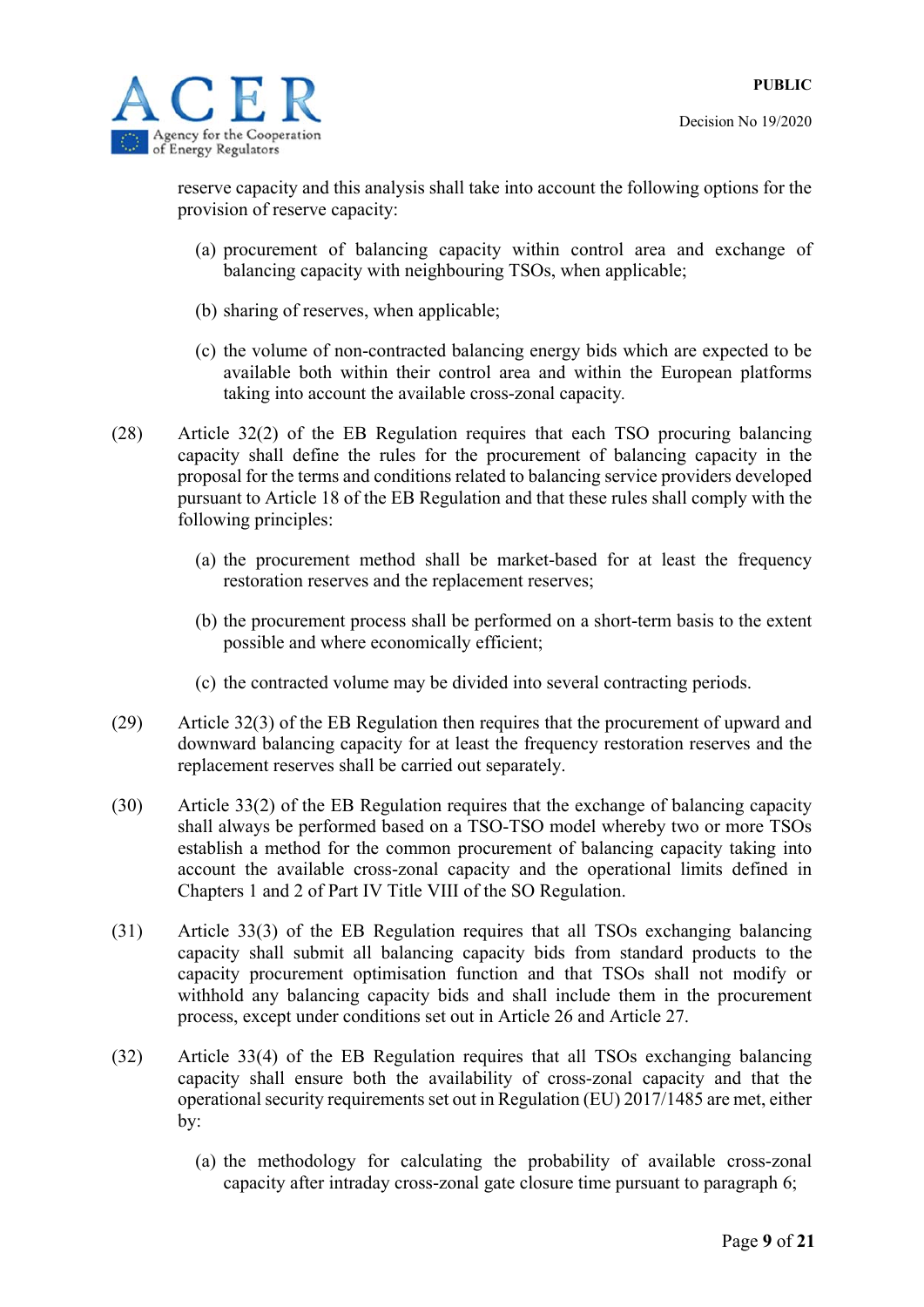

- Decision No 19/2020
- (b) the methodologies for allocating cross-zonal capacity to the balancing timeframe pursuant to Chapter 2 of Title IV.
- (33) Article 34 of the EB Regulation requires within the geographical area in which the procurement of balancing capacity has taken place, that the TSOs shall allow balancing service providers to transfer their obligations to provide balancing capacity and that the transfer of balancing capacity shall be allowed at least until one hour before the start of the delivery day and what conditions need to be fulfilled when transfer of balancing capacity shall be allowed.
- (34) Article 12 of the EB Regulation sets out the requirements for publication of information. Article 12(4) of the EB Regulation provides that, subject to approval pursuant to Article 18 of the EB Regulation, a TSO may withhold the publication of information on offered prices and volumes of balancing capacity or balancing energy bids if justified for reasons of market abuse concerns and if not detrimental to the effective functioning of the electricity markets.
- (35) Article 44 of the EB Regulation defines the general principles for the settlement processes, namely that these shall:
	- $\left(\ldots\right)$

(e) provide incentives to TSOs to fulfil their obligations pursuant to Article 127, Article 153, Article 157 and Article 160 of Regulation (EU) 2017/1485;

(f) avoid distorting incentives to balance responsible parties, balancing service providers and TSOs;

(g) support competition among market participants;

(h) provide incentives to balancing service providers to offer and deliver balancing services to the connecting TSO;

- (36) Articles 56 and 57 of the EB Regulation define the settlement of balancing capacity for procurement within a scheduling area and procurement outside a scheduling area, respectively.
- (37) Article 58(3) of the EB Regulation defines that in the proposal pursuant to Article 33(1) of the EB Regulation, two or more TSOs exchanging balancing capacity shall develop algorithms to be operated by the capacity procurement optimisation functions for the procurement of balancing capacity bids, which shall minimise the overall procurement costs of all jointly procured balancing capacity and if applicable, take into account the availability of cross-zonal capacity including possible costs for its provision. Paragraph 4 of Article 58 of the EB Regulation further specifies that the algorithms developed shall:
	- (a) respect operational security constraints;
	- (b) take into account technical and network constraints;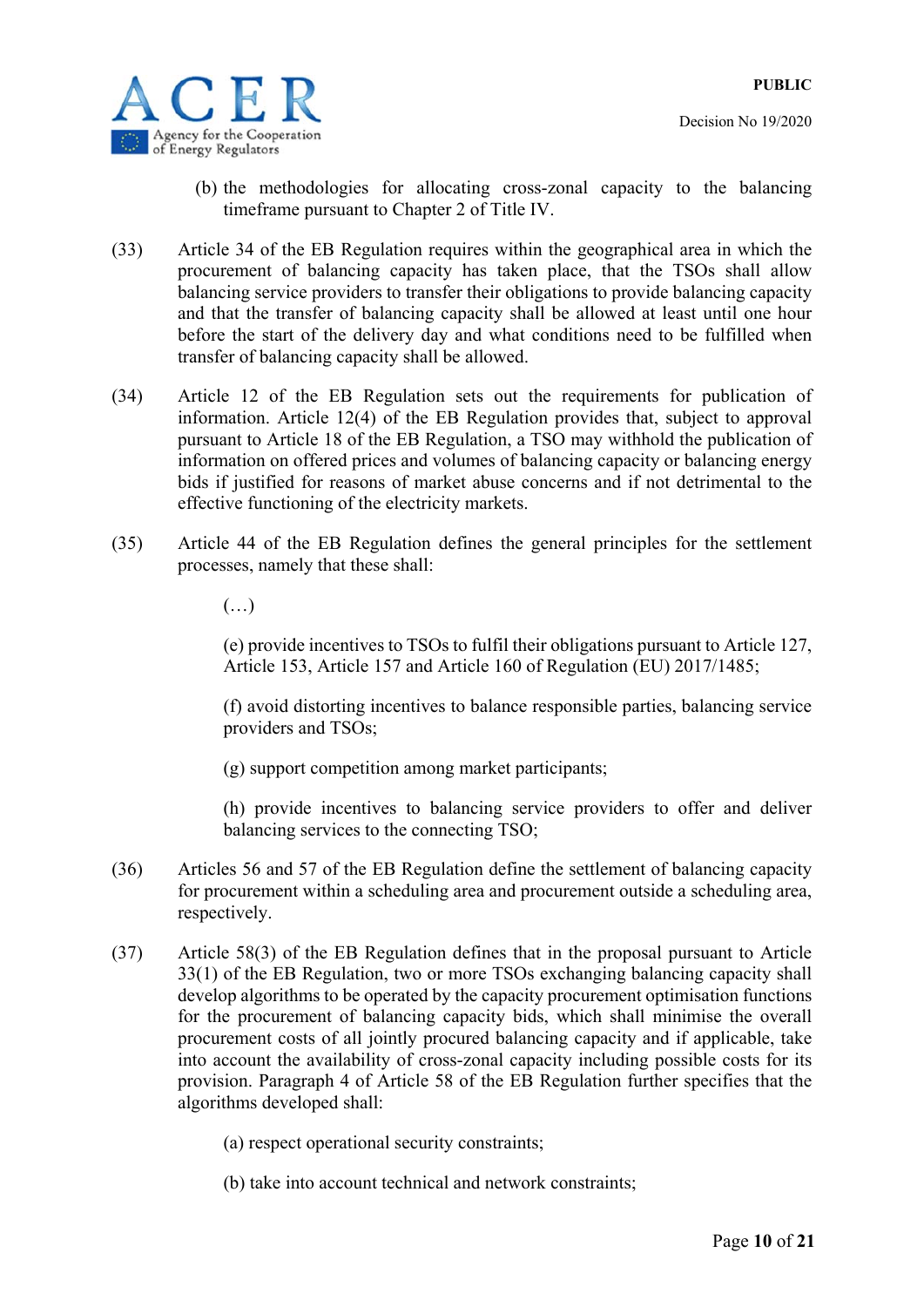

- (c) if applicable, take into account the available cross-zonal capacity.
- (38) As a general requirement, Article 5(5) of the EB Regulation requires that the Proposal includes a proposed timescale for its implementation and a description of its impact on the objectives of the same Regulation.

#### **Assessment of the legal requirements**   $6.2.$

- 6.2.1. Assessment of the requirements for the development and for the content of the Proposal
- *6.2.1.1. Development of the Proposal*
- (39) The Proposal partly fulfils the requirements of Articles 4(1) and 5(3)(b) of the EB Regulation, as all TSOs from the Nordic CCR jointly developed a proposal for the establishment of common and harmonised rules and process for the exchange and procurement of balancing capacity in accordance with Article 33(1) of the EB Regulation and submitted it for approval to the regulatory authorities.
- (40) Article 5(3) of the EB Regulation lists individual terms and conditions or methodologies for approval by all regulatory authorities of the concerned region. Article 5(3)(b) of the EB Regulation requires an approval for a proposal in accordance with Article 33(1) of the EB Regulation. Article  $5(3)(g)$  of the EB Regulation is the legal basis for an approval for a proposal in accordance with Article 38(1) of the EB Regulation.
- (41) TSOs submitted a combined proposal for the Articles 33(1) and 38(1)(b) of the EB Regulation to the regulatory authorities. Therefore, ACER divided the Proposal into two separate methodologies to address the legal basis: one covering the aspects of the application of a cross-zonal capacity allocation methodology, pursuant to Article 38(1) of the EB Regulation, and one covering the common rules and processes for the exchange and procurement of aFRR balancing capacity, pursuant to Article 33(1) of the EB Regulation.
- (42) The Proposal fulfils the requirements of Articles 4(1) and 5(3)(o) of the EB Regulation, as all TSOs from the Nordic CCR jointly developed within the proposal for the establishment of common and harmonised rules and process for the exchange and procurement of balancing capacity in accordance with Article 33(1) of the EB Regulation, the principles for balancing algorithms pursuant to Article 58(3) of the EB regulation and submitted it for approval to the regulatory authorities. Pursuant to Article 58(3) of the EB regulation these principles are to be developed within the methodology pursuant to Article 33(1) of the EB regulation.
- *6.2.1.2. Proposed timescale for implementation*
- (43) The Proposal fulfils the requirements of Article 5(5) of the EB Regulation with regard to proposing a timescale for implementation.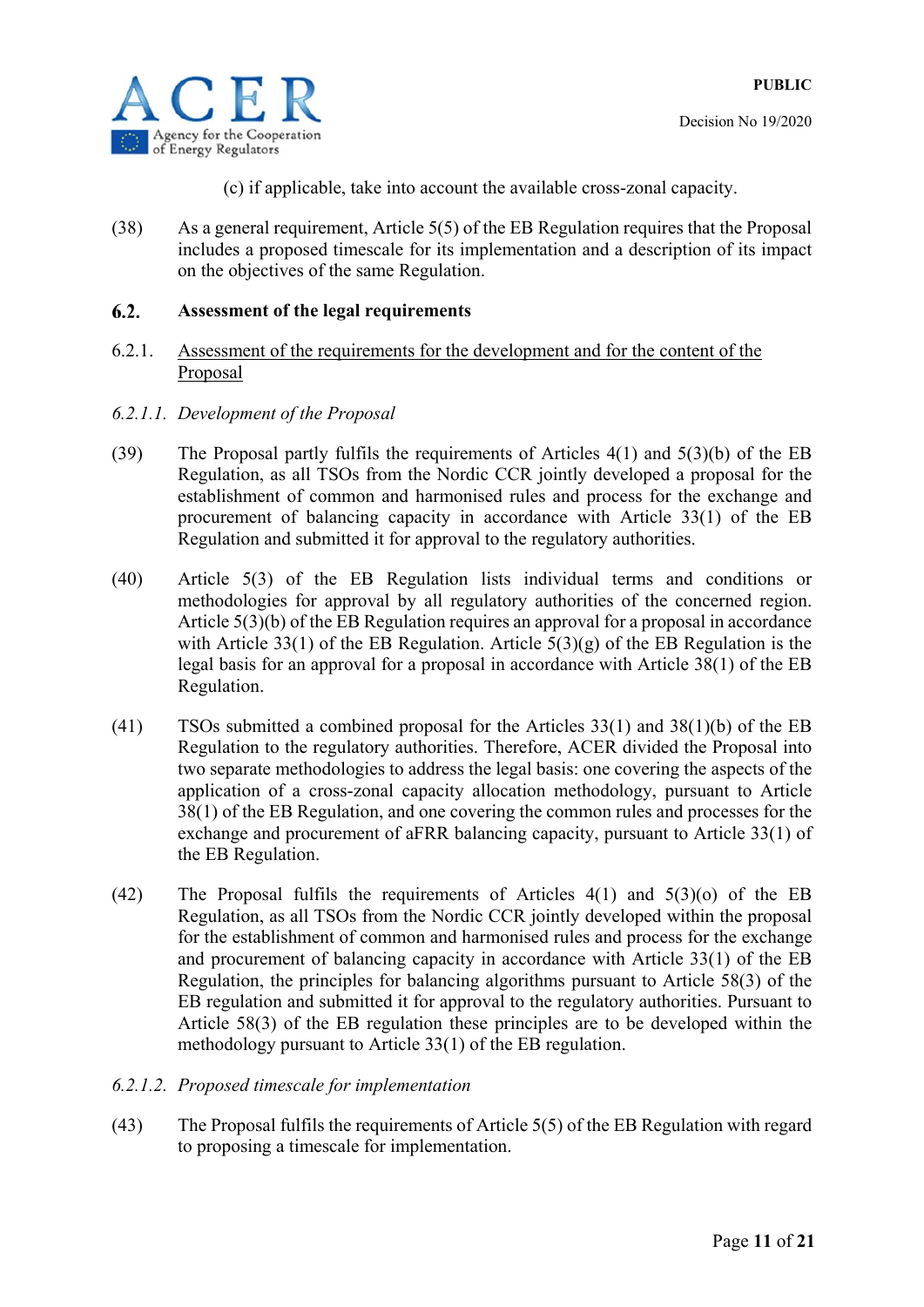

### *6.2.1.3. Description of the expected impact on the objectives of the EB Regulation*

(44) The Proposal fulfils the requirement of Article 5(5) of the EB Regulation on describing the expected impact on the objectives of the EB Regulation, as Recitals (11) to (16) of the Proposal provide a description of the expected impact of the common and harmonised rules and processes for the exchange and procurement of balancing capacity on the objectives of the EB Regulation. To improve the descriptions, wording and structure and avoid out of scope content, ACER amended these recitals.

### 6.2.2. Assessment of the requirements for exchange of balancing capacity from Article 33 of the EB Regulation

- (45) The Proposal fulfils the requirement of Article 33(1) of the EB Regulation and establishes common and harmonised rules and processes for the exchange and procurement of aFRR balancing capacity within the Nordic CCR. This Proposal establishes the aforementioned common rules.
- (46) The Proposal partly fulfils the requirement of Article 33(2) of the EB Regulation by using a TSO-TSO model for the exchange of aFRR balancing capacity in the Nordic CCR. This provision was however only included in Recital (4) of the 'Whereas' section of the Proposal but not in the main body of the Proposal. Since this provision is a fundamental basis for exchanging balancing capacity, ACER included it also in paragraph (3) of Article 6 of the Proposal on the high-level design of the aFRR capacity market.
- (47) The proposal fulfils the requirement of Article 33(2) of the EB Regulation on taking into account the available cross-zonal capacity for the exchange of balancing capacity by defining this as an input to the procurement optimisation function in Article 12 of the Proposal. Since the determination of the value for the cross-zonal capacity is subject to Article 41 of the EB Regulation and the allocation is in accordance with Article 38 of the EB Regulation, which are both are out of scope of this Decision, ACER changed Article 12 of the Proposal by only including the provision on crosszonal capacity as a constraining input for the procurement optimisation function.
- (48) The Proposal fulfils the requirement of Article 33(2) of the EB Regulation by taking into account the operational limits defined in Chapters 1 and 2 of Part IV Title VIII of the SO Regulation and specifically refers to Article  $165(3)(g)$  of the SO Regulation. Nevertheless, ACER removed this specific reference to the SO Regulation because the process for the calculation and allocation of cross-zonal capacity is out of scope of this Proposal. The requirement pursuant to Article 33(2) of the EB Regulation is still fulfilled since all relevant operational security limits are taken into account within the cross-zonal capacity which is made available for the procurement optimisation function via the market-based allocation process pursuant to Article 41(1) of the EB Regulation.
- (49) The Proposal fulfils the requirement of Article 33(3) of the EB Regulation because TSOs use a standard balancing capacity product from the list of the methodology in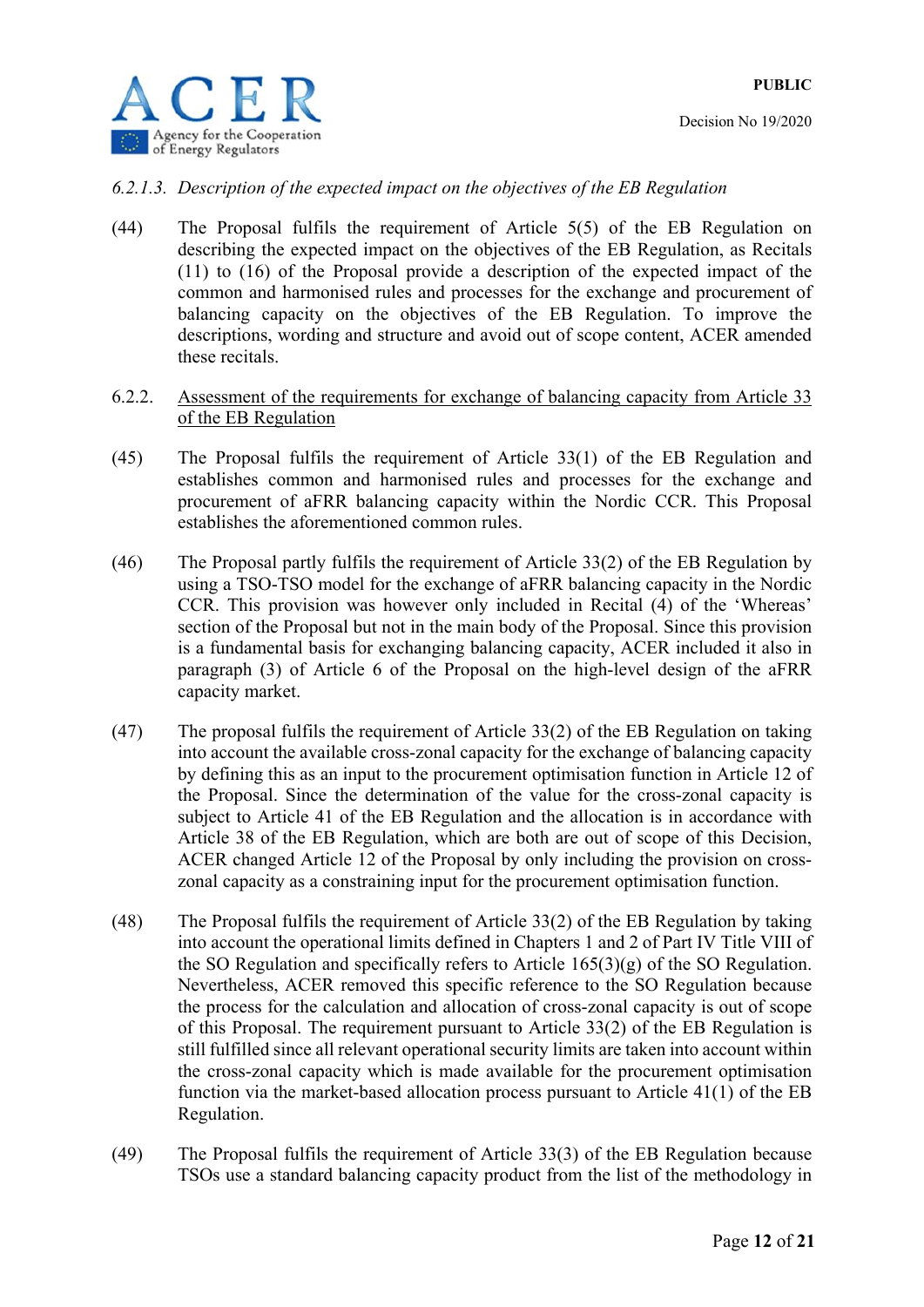

accordance with Article 25(2) of the EB Regulation. In addition, all bids from this standard balancing capacity product are submitted to the procurement optimisation function, as stated in Article 12(1)(d) of the Proposal. The submitted bids serve as an input to the procurement optimisation function. Nevertheless, ACER made an editorial change in Article 7 of the Proposal on characteristics of bids and replaced the bid individual characteristics with a specific reference to the list of the methodology in accordance with Article 25(2) of the EB Regulation. In the feedback referred to in recital (26) the TSOs requested flexibility with respect to the use of the relevant standard balancing capacity product as to correspond with the day ahead market time unit in Annex 1 to the methodology pursuant to Article 25(2) of the EB Regulation. ACER adjusted Article 4 paragraph 1 of Annex I to provide this flexibility.

- (50) The Proposal fulfils the requirement of Article 33(4) of the EB Regulation and makes reference to the methodology for a market-based allocation process for cross-zonal capacity in accordance with Article 41 of the EB Regulation. However, ACER split the Nordic TSOs' proposal on Articles 33(1) and 38(1) of the EB Regulation into two separate methodologies: one in accordance with Article 33(1) of the EB Regulation and one in accordance with Article 38 of the EB Regulation. The methodology in accordance with Article 33(1) of the EB Regulation refers to the methodology in accordance with Article 38(1) of the EB Regulation for the application of a methodology for the allocation of cross-zonal capacity. Most references to the marketbased allocation process in accordance with Article 41(1) of the EB Regulation are under the scope of a proposal in accordance with Article 38(1) of the EB Regulation and were therefore removed from the main part and left only in the 'Whereas' section.
- 6.2.3. Assessment of the requirements from Article 32 of the EB Regulation on procurement of balancing capacity
- (51) The Proposal fulfils the requirement of Article 32(1) of the EB Regulation because it links the demanded capacity volume for aFRR in Article 11 of the Proposal with the dimensioning rules as referred to in Articles 127, 157 and 160 of the SO Regulation. However, ACER made a structural change and replaced the reference to Article 32(1) of the EB Regulation for the demanded volume of each TSO to procure balancing capacity with a definition of TSO demand including the same references, together with the proposed reference to the Nordic System Operation Agreement including the synchronous area operational agreement in accordance with Article 118 of the SO Regulation and the LFC block operational agreement in accordance with Article 119 of the SO Regulation for Nordic synchronous area. The Nordic System Operation Agreement includes the dimensioning rules for reserve capacity requirements for the Nordic LFC block. Therefore, the TSOs of the Nordic CCR define the demand for aFRR capacity in accordance with the relevant rules from the SO Regulation while complying with Article 32(1) of the EB Regulation.
- (52) The Proposal fulfils the requirements in Articles 32(2)(b) and (c) of the EB Regulation, since the procurement is done on a daily basis (short-term basis) and the contracted volume is divided into contracting periods equal to the market time unit in day-ahead markets. The procurement on a daily basis is described in Article 6(2) of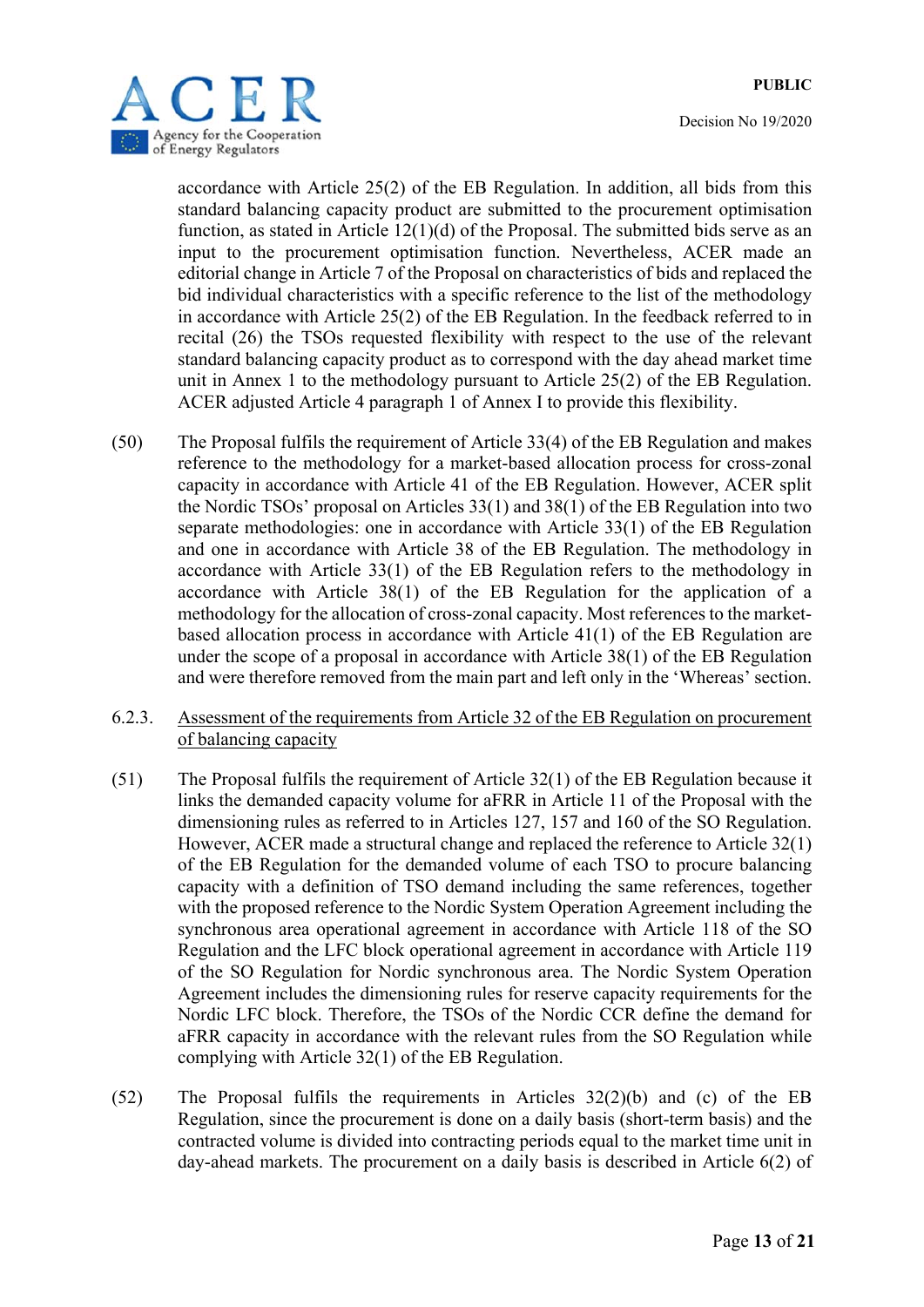

the Proposal and the contracting periods equal to the market time unit in day-ahead are defined in Article 2(2)(a) of the Proposal.

- (53) Yet, ACER deleted the definition in Article 2(2)(a) of the Proposal on market time unit, because this term is already defined under Article 2(19) of the Commission Regulation (EU) No 543/2013 of 14 June 2013 on submission and publication of data in electricity markets and amending Annex I to Regulation (EC) No 714/2009 of the European Parliament and of the Council. Instead, ACER amended the Proposal to use the term 'day-ahead market time unit' throughout to describe the contracting period for aFRR balancing capacity.
- (54) The Proposal included aspects for setting gate closure time for BSPs to submit aFRR balancing capacity bids in paragraphs (4) and (6) of Article 6 of the Proposal. The Proposal states that, between a timeframe of 00:00 and 12:00 CET D-1, the TSOs should set the balancing capacity gate closure time.
- (55) However, ACER believes that the description of the gate closure time for BSPs shall be further defined within the framework and legal basis of a proposal in accordance with Article 38 of the EB Regulation. ACER understands that Article 38(2)(a) of the EB Regulation requires the market timeframe for the application of the market-based allocation method to be set in the methodology in accordance with Article 38(1) of the EB Regulation.
- (56) As summarised in recital (20)(ii) of the public consultation, several stakeholders commented on the process and timing for the balancing capacity gate closure time. Based on this input, ACER further improved specifics detailing the gate closure time and included a description of the process to set a gate closure time by the Nordic CCR TSOs. This description is included in new paragraphs (9) and (10) of Article 6 of Annex I. ACER further explained in a new paragraph (4) of the same Article that the gate closure time shall be defined in accordance with the methodology pursuant to Article 38(1) of the EB Regulation. Therefore, Annex I now includes clear limits to the timing of the balancing capacity gate closure time and the process by which the TSOs are required to set the actual balancing capacity gate closure time.
- (57) The Proposal does not fulfil the requirement in the first sentence of Article 32(3) of the EB Regulation on separate procurement for upward and downward balancing capacity for aFRR. Although, in Article 6(1) of the Proposal, TSOs propose separate procurement for upward and downward aFRR capacity, they also propose linking between an upward and downward bid of the same day-ahead market time unit in Article 7(3) of the Proposal.
- (58) In the feedback referred to in Recital (26), TSOs raised the issue that simultaneous optimisation of the procurement in both directions serves two different purposes. Partly, it enables a mathematically coherent selection of upward and downward linked bids and it creates the market clearing with the most socio-economic benefit. In addition, TSOs said that the simultaneous optimisation enables netting for allocated cross-zonal capacity. Netting increases socio-economic benefit, and it does so without affecting the bids chosen or the procurement of aFRR capacity. Without the possibility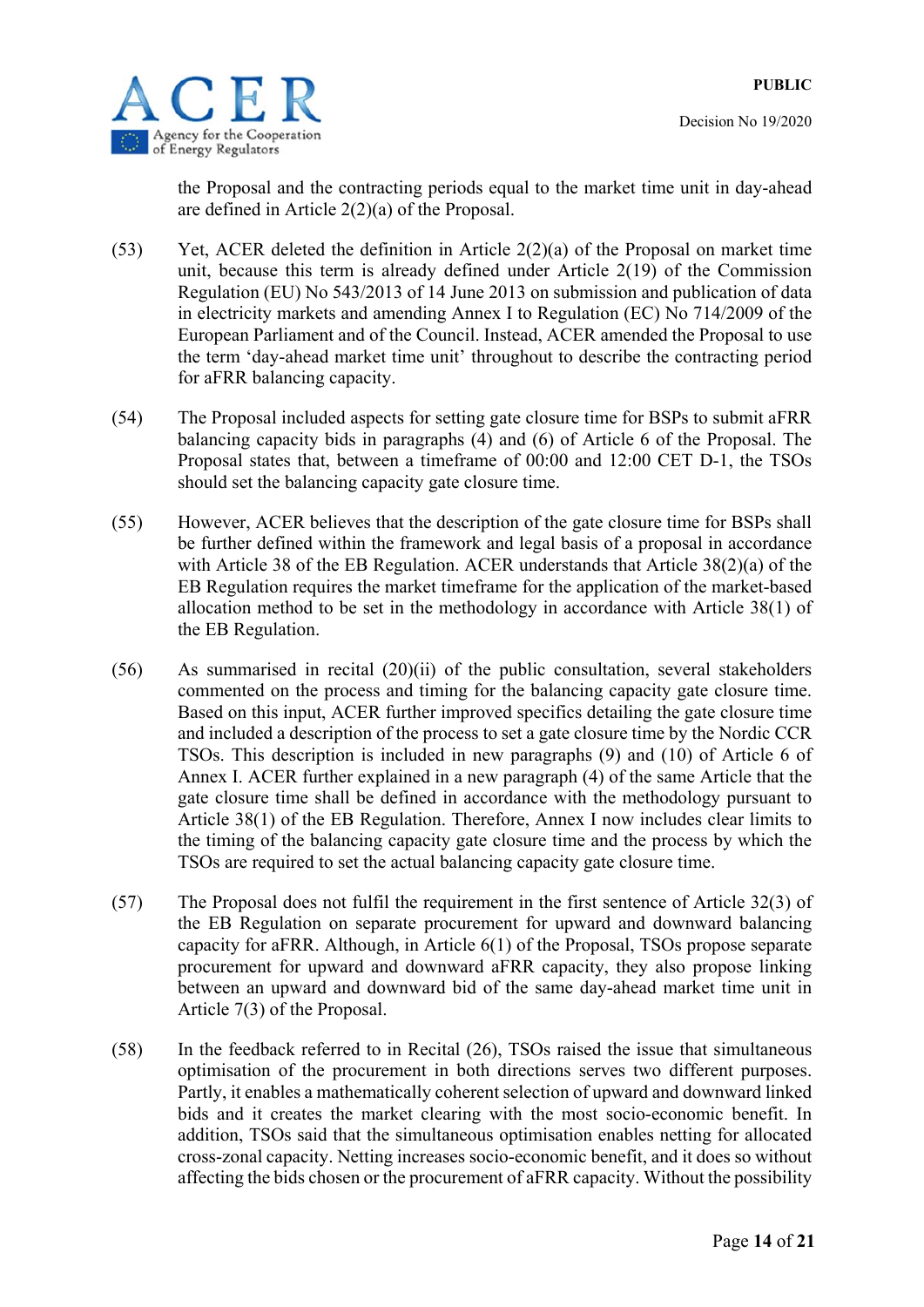



of netting, the system could over allocate cross-zonal capacity and potentially increase prices both in the day-ahead market and in the balancing capacity market.

- (59) ACER believes that this possibility of linking upward and downward bids in Article 7(3) of the Proposal is a combined procurement of upward and downward capacity and therefore in contradiction with the TSOs' proposed wording in Article 6(1) of the Proposal and not compliant with the first sentence of Article 32(3) of the EB Regulation.
- (60) ACER understands that, through this possibility of linking, the procurement of upward and downward bids is not separate anymore but takes place at the same point in time within the same procurement optimisation function. This could give a competitive advantage to BSPs with a technology which could make this linking economically efficient and therefore potentially discriminates other technologies and BSPs that cannot provide upward and downward capacity at the same time. This is in contradiction to the objectives of the EB Regulation pursuant to Articles 3(1)(a),  $3(1)(e)$ ,  $3(1)(f)$  and  $3(1)(g)$  which require to ensure a fair, objective, transparent and market based procurement of balancing services that facilitates the participation of renewable energy sources and does not discriminate between different types of balancing service providers. For the above reasoning, ACER considers that if TSOs want to use the linking of an upward and downward bid, they need the approval of an exemption in accordance with Article 32(3) of the EB Regulation. This requirement for an exemption to procure balancing capacity separately is included in a new paragraph (3) in Article 7 of the Proposal.

### *6.2.3.1. Pricing principles for TSO-BSP settlement*

- (61) The Proposal partly fulfils the requirement of Article  $32(2)(a)$  of the EB Regulation because the procurement method for aFRR balancing capacity is based on auctions with a common clearing price organised within a common market for the TSOs of the Nordic LFC block. The auction is described in Article 6(2) of the Proposal and Article 9 of the Proposal describes the establishment of a clearing price for the common market for aFRR balancing capacity.
- (62) TSOs proposed to include in the settlement for procured balancing capacity the forecasted market value of cross-zonal capacity for the exchange of energy as a part of the pricing for BSPs for an importing bidding zone.
- (63) During the public consultation the majority of stakeholders raised concerns with such an approach. They explained that the balancing capacity price should be based on bids and not on a cost component included in the pricing method.
- (64) ACER assessed the legal requirements for cross-border exchange in Articles 32(2)(a) and 33(3) of the EB Regulation and pricing of congestion following from Article 16 and 19 of the Electricity Regulation. ACER considers the TSOs' approach not to be in line with Electricity Regulation as the pricing is not fully market-based and includes an estimated cost component based on a forecast. Therefore, ACER decided to change the respective provisions in Articles 9 and 13 of the Proposal by removing any costs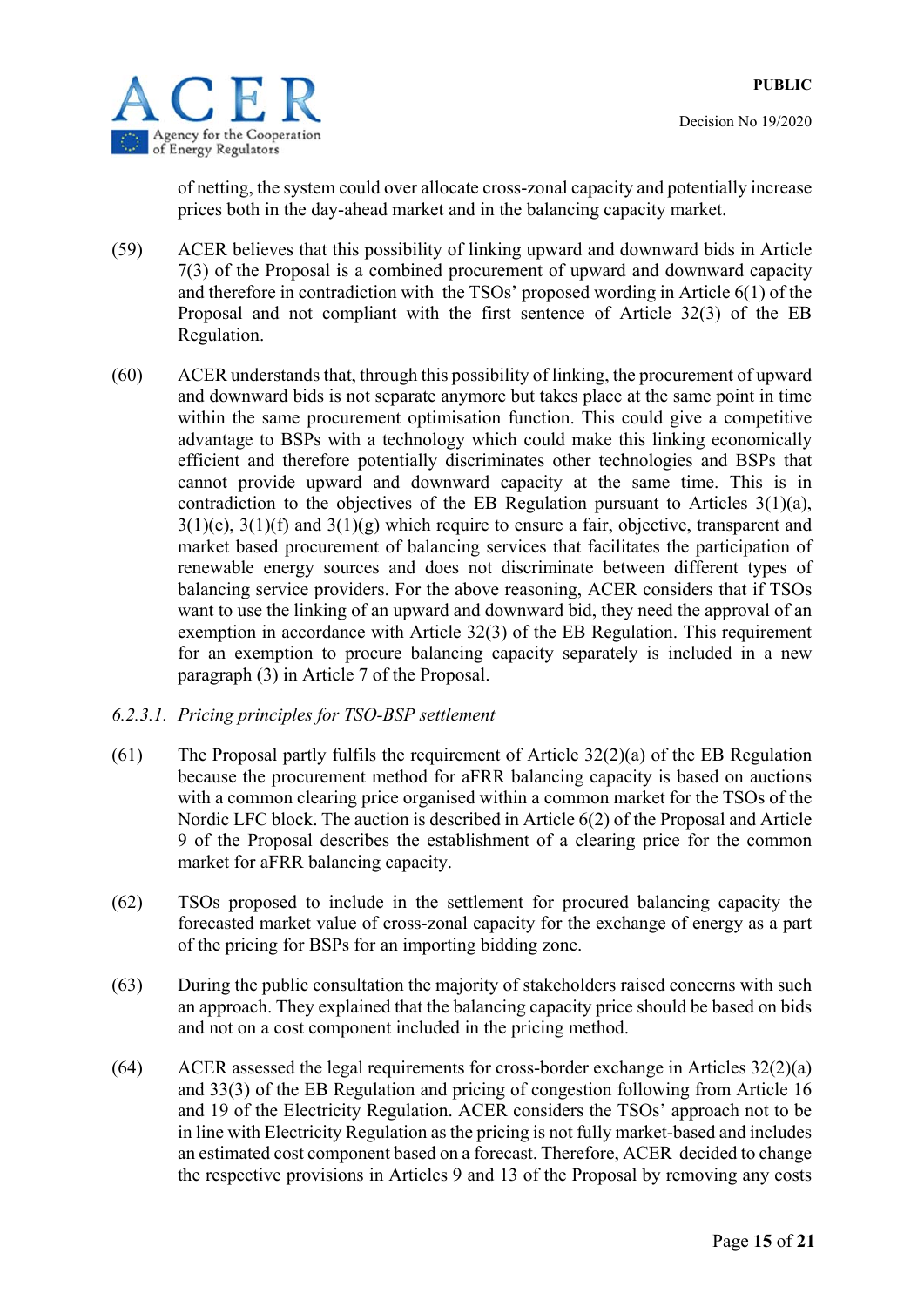

related to the value of cross-zonal capacity, which were added to the cross-border marginal price received by a BSP. The removal of this cost component should also provide more transparency for the pricing rules for BSPs and for the settlement of balancing capacity procurement costs between TSOs.

- (65) In addition, ACER split Article 9 of the Proposal on settlement of procured aFRR capacity into two separate articles. The first new article on TSO-BSP settlement rules of procured balancing capacity is based on new definitions for a cross-zonal marginal price and uncongested area. The new definitions on cross-zonal marginal price and uncongested area were included as new subparagraphs (b) and (c) in Article 2(2) of the Proposal.
- (66) The second new article on settlement contains now solely the TSO-TSO settlement rules. These contain separate rules for importing and exporting TSO(s) and define the balancing congestion income to be shared in accordance with the methodology pursuant to Article 41(1) of the EB Regulation.
- $(67)$  In the feedback referred to in Recital  $(26)$ , TSOs raised concerns that the pricing principles suggested by ACER might lead to wrong incentives if a cross-zonal capacity price is not included. Nevertheless, TSOs also recognise that the amendments proposed by ACER are implementable for the Nordic TSOs. ACER disagrees that such principles would lead to wrong incentives and remains with the reasoning as described in Recital (64).
- 6.2.4. Assessment of the requirements on transfer of balancing capacity
- (68) The Proposal fulfils the requirements of the first sentence of Article 34(1) of the EB Regulation by allowing BSPs to transfer their obligations to provide balancing capacity. The description is included in Article 6 of the Proposal on the high-level design. The definition of the geographical scope for BSPs to transfer their obligations to provide balancing capacity is defined subject to an exemption pursuant to the second sentence of Article 34(1) of the EB Regulation.
- 6.2.5. Assessment of the requirements from Articles 56 and 57 of the EB Regulation on settlement of balancing capacity
- (69) The Proposal generally fulfils the requirements of Article 56 and 57 of the EB Regulation because the TSOs have proposed common rules that require them to settle the procured aFRR balancing capacity with BSPs and settle the exchanged balancing capacity between TSOs including the allocated cross-zonal capacity for the exchange of balancing capacity. As explained in Recitals (64) and (65), ACER split Article 9 of the Proposal into two separate articles on TSO-BSP and TSO-TSO settlement providing clarity around the requirement on separate settlement rules pursuant to the EB Regulation.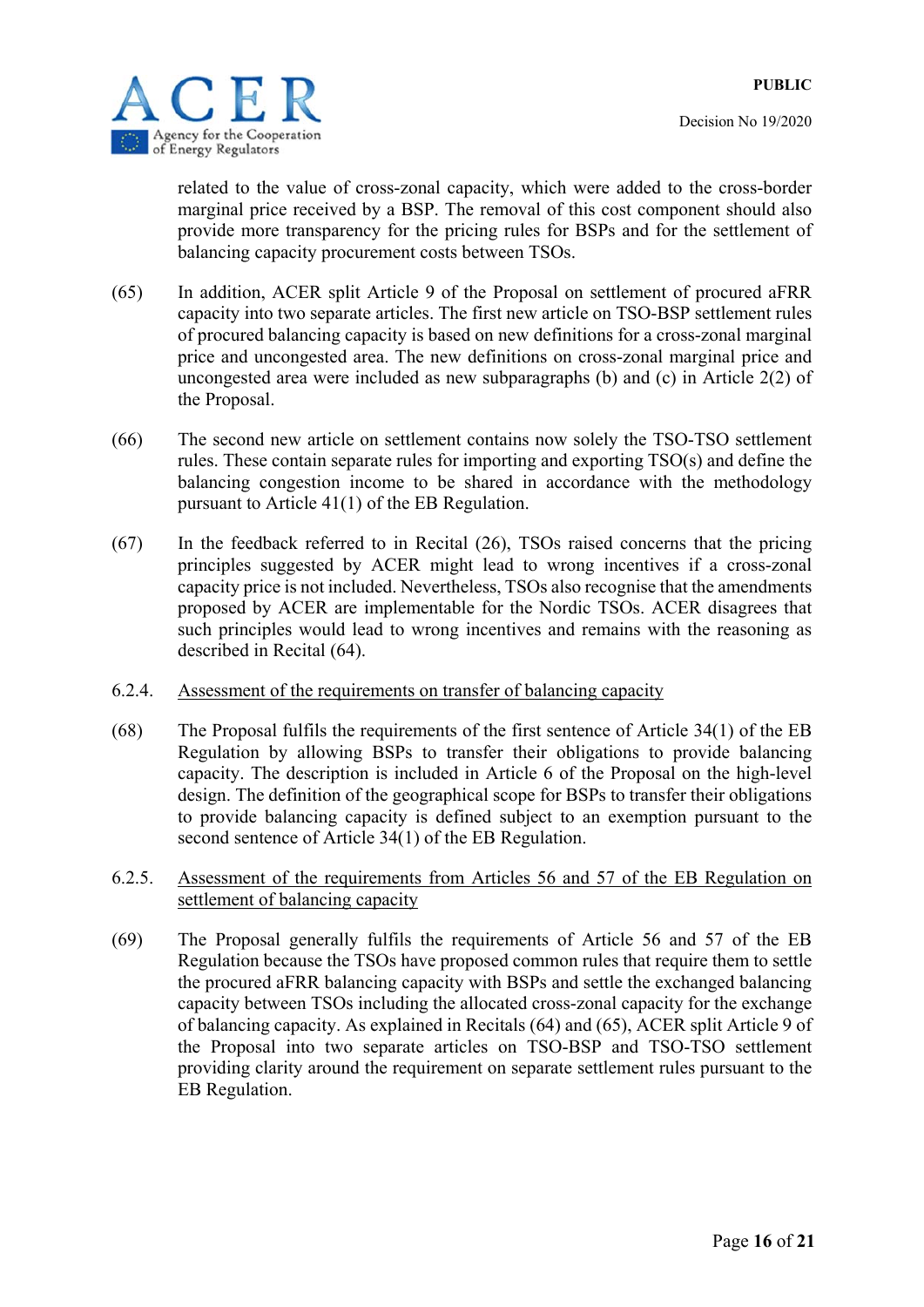

- 6.2.6. Assessment of the requirements from Article 58 of the EB Regulation on capacity procurement algorithms
- (70) The Proposal partly fulfils the requirements from Article 58(3) of the EB Regulation and includes in Article 12 of the Proposal a description of the algorithm for the procurement optimisation function which also includes the algorithm principles for the market-based allocation process.
- (71) ACER amended the description of the algorithm requirements included in the Proposal to limit the description to what falls within the scope of the common and harmonised rules and processes for the exchange of balancing capacity in accordance with Article 33(1) of the EB Regulation, while the algorithm requirements covering market based allocation of cross-zonal capacity across timeframes are included the proposal in accordance with 41(1) of the EB Regulation. Therefore, the description of the algorithm was divided into two parts and placed in a process-wise order, starting with a) the allocation process across timeframes – deciding on the amount of crosszonal capacity to be allocated to the exchange of balancing capacity in the decision pursuant to Article  $41(1)$  of the EB Regulation – and b) using, among others, this available cross-zonal capacity as input in the description of the algorithm for the procurement (and exchange) of balancing capacity – within Annex I of this Decision.
- (72) For the above reason, ACER removed subparagraphs (b), (c), (e) and (f) in Article 12(1) of the Proposal. Maximum and minimum procurement volume, as well as forecasted market value for cross-zonal capacity and mark-ups for cross-zonal capacity are not part of the procurement optimisation function for aFRR capacity but related to the market-based allocation method for cross-zonal capacity. These aspects on cross-zonal capacity are out of scope of the present Decision, since Article 32 of the EB Regulation on procurement rules asks only for a market based procurement and Article 38 of the EB Regulation set the basic requirements for cross-zonal capacity to be allocated for the exchange of balancing capacity. The changed algorithm description for the capacity procurement optimisation function now clearly describes the two inputs (TSO demands per bidding zone and aFRR capacity bids per bidding zone), the constraint (available cross zonal capacity), the objective and the outputs separately.
- (73) Due to the changes made to the pricing of balancing capacity, as described in section 6.2.3.1, ACER removed the costs for cross-zonal capacity reservation completely from the Proposal and also from the algorithm description in Article 12(2) of the Proposal on the objectives.
- (74) In addition, ACER added a new paragraph 6 to Article 12 of the Proposal to explain the fall-back process in case the capacity procurement optimisation function fails to provide the needed outputs. In such a case, a second round for the capacity procurement optimisation shall be executed for the relevant bidding zones where the TSO demand for aFRR capacity shall be reduced.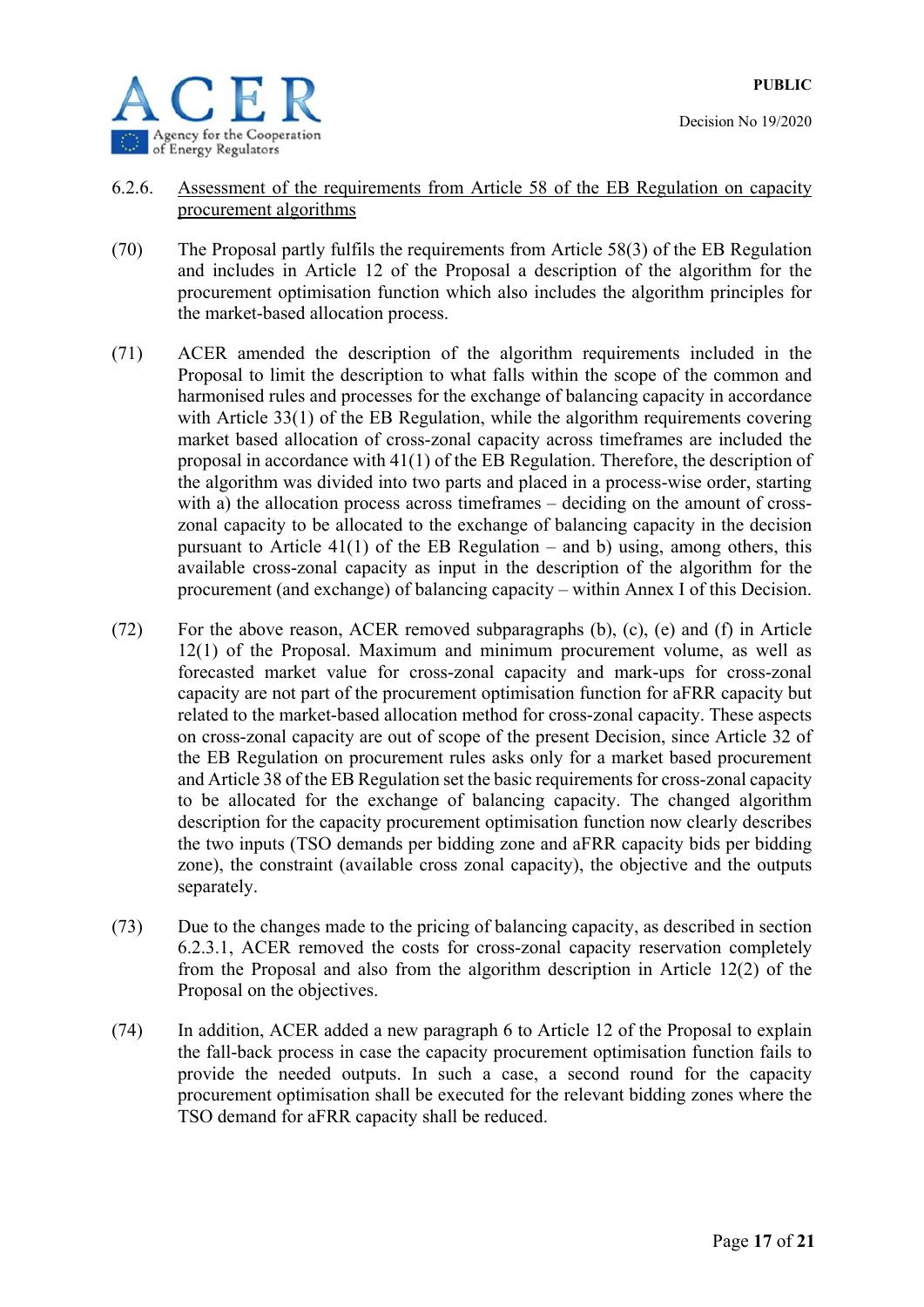- 6.2.7. Amendments necessary to ensure legal clarity and consistency with existing legal provisions
- (75) ACER amended Article 1 of the Proposal to improve the wording, clarify the scope of this methodology and clarify how this methodology can be applied.
- (76) Besides some general improvements of wording, ACER amended Article 2 of the Proposal by:
	- (i) introducing a definition for TSO demand;
	- (ii) clarifying the reference to cross-zonal capacities; and
	- (iii) allowing more efficient document internal cross references to improve the structure of the Proposal.
- (77) In order to define the TSOs which participate in the common procurement of balancing capacity in the Proposal in accordance with Article 33(1) of the EB Regulation, TSOs proposed that the Proposal shall cover the bidding zones of the Nordic synchronous area, which correspond to the Nordic LFC block. For clarity,, ACER made changes throughout the document to refer to the Nordic LFC block instead of the bidding zones. With this change ACER considers the issue in the feedback referred to in Recital (26) on the geographic scope of the decision to be adequately solved.
- (78) Besides the explicitly mentioned amendments, ACER provided some additional amendments to improve the wording, clarity and structure of the Proposal and to delete out of scope passages.
- 6.2.8. Assessment of the requirements for consultation, transparency and stakeholder involvement
- *6.2.8.1. Consultation and involvement of stakeholders*
- (79) When drafting the Proposal, TSOs aimed at addressing the requirements from Article 10 of the EB Regulation regarding the involvement of stakeholders.
- (80) As indicated in Recital (5) above, TSOs fulfilled the requirements of Article 10(4) of the EB Regulation, since stakeholders were consulted on the draft Proposal pursuant to Article 10(1) of the EB Regulation. This involvement took place during a public consultation, which ran from 3 September 2018 to 4 October 2018. In addition, regulatory authorities were regularly informed and consulted pursuant to Article 10(1) of the EB Regulation. The justifications regarding the consideration given to the views expressed by stakeholders during the public consultation in the drafting of the Proposal were provided in a separate document and submitted to all regulatory authorities.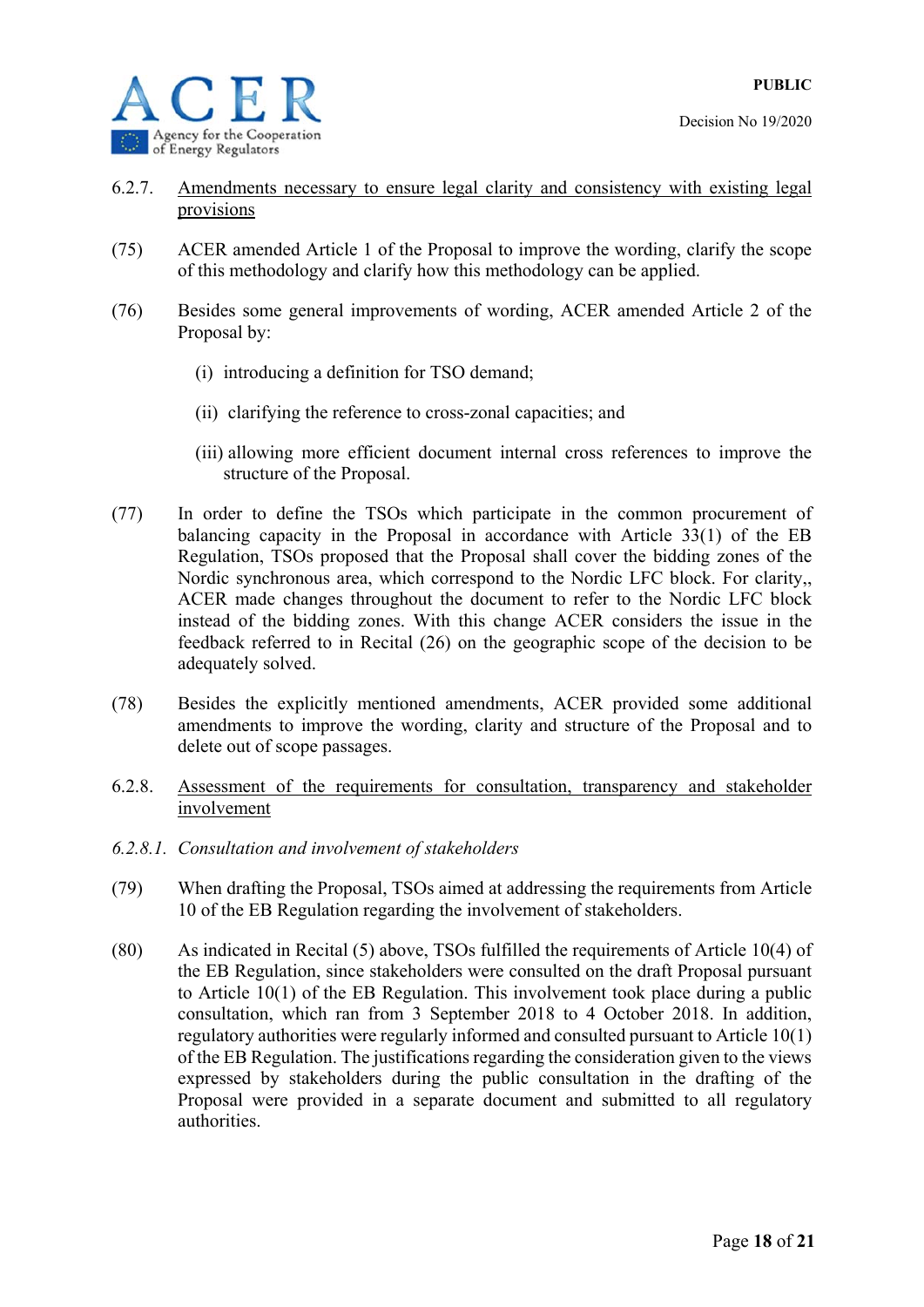

### *6.2.8.2. Publication and transparency*

- (81) The Proposal fulfils the requirements on publication and transparency in accordance with Article 7 of the EB Regulation.
- (82) Article 9 of the Proposal summarises the publication requirements related to the market-based allocation. The provided deadlines and timings in this article are meeting the requirements of Article 12 of the EB Regulation. ACER introduced amendments to this article to improve the wording, provide more clarity on publication processes and delete a paragraph which is out of scope.

### **7. CONCLUSION**

- (83) For all the above reasons, ACER considers the Proposal in line with the requirements of the EB Regulation, provided that the amendments described in this Decision are integrated in the Proposal, as presented in Annex I.
- (84) Therefore, ACER approves the Proposal subject to the necessary amendments and to the necessary editorial amendments. To provide clarity, Annex I to this Decision sets out the Proposal as amended and approved by ACER,

HAS ADOPTED THIS DECISION:

### *Article 1*

The methodology on common market and harmonised rules and processes for the procurement and exchange of aFRR balancing capacity for the Nordic CCR in pursuant to Article 33(1) of Regulation (EU) 2017/2195 is adopted as set out in Annex I to this Decision.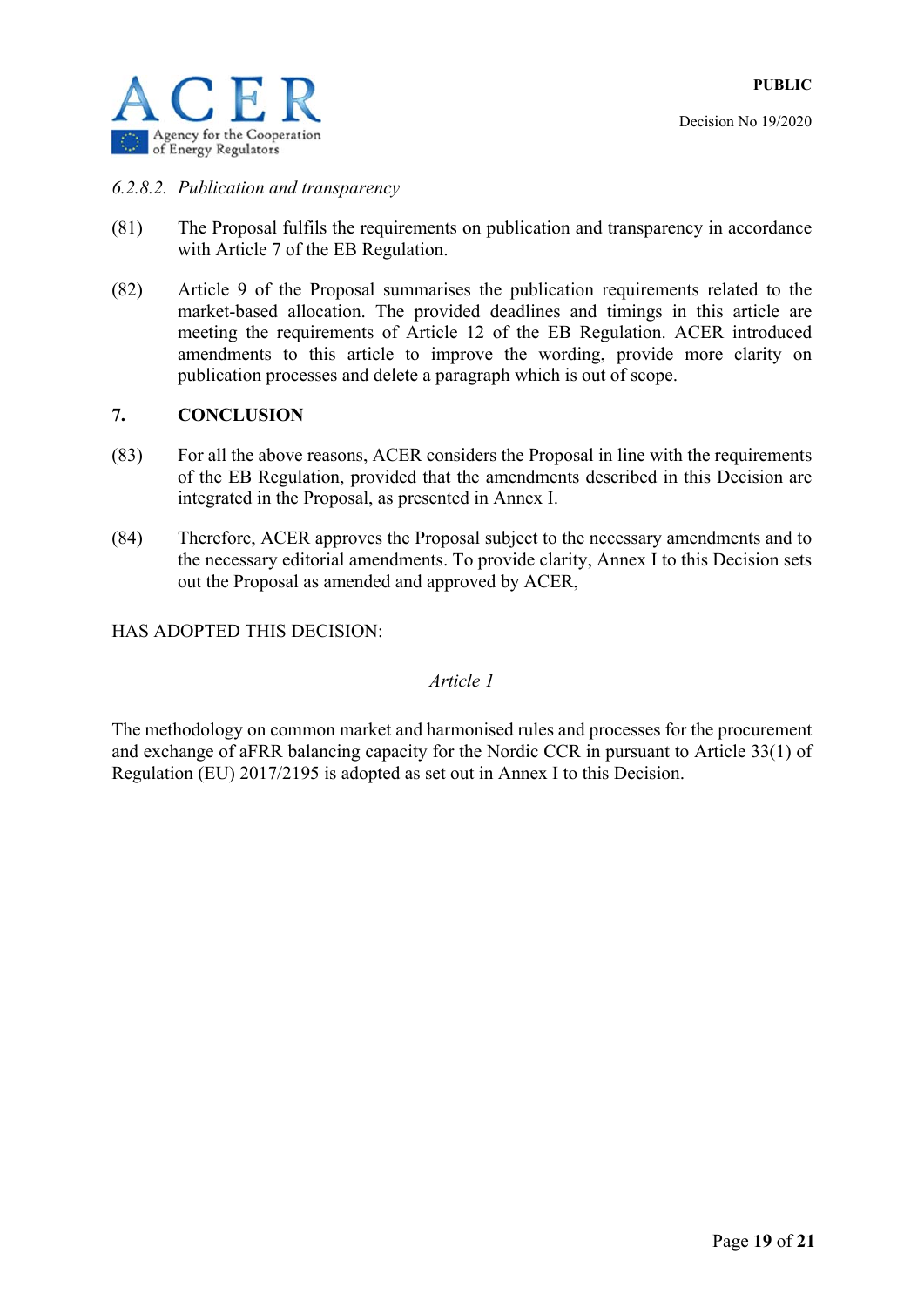

*Article 2* 

This Decision is addressed to the TSOs of the Nordic LFC Block

Energinet

Fingrid, and

Svenska kraftnät

Done at Ljubljana, on 5 August 2020.

*- SIGNED -* 

*Fоr the Agency The Director* 

C. ZINGLERSEN